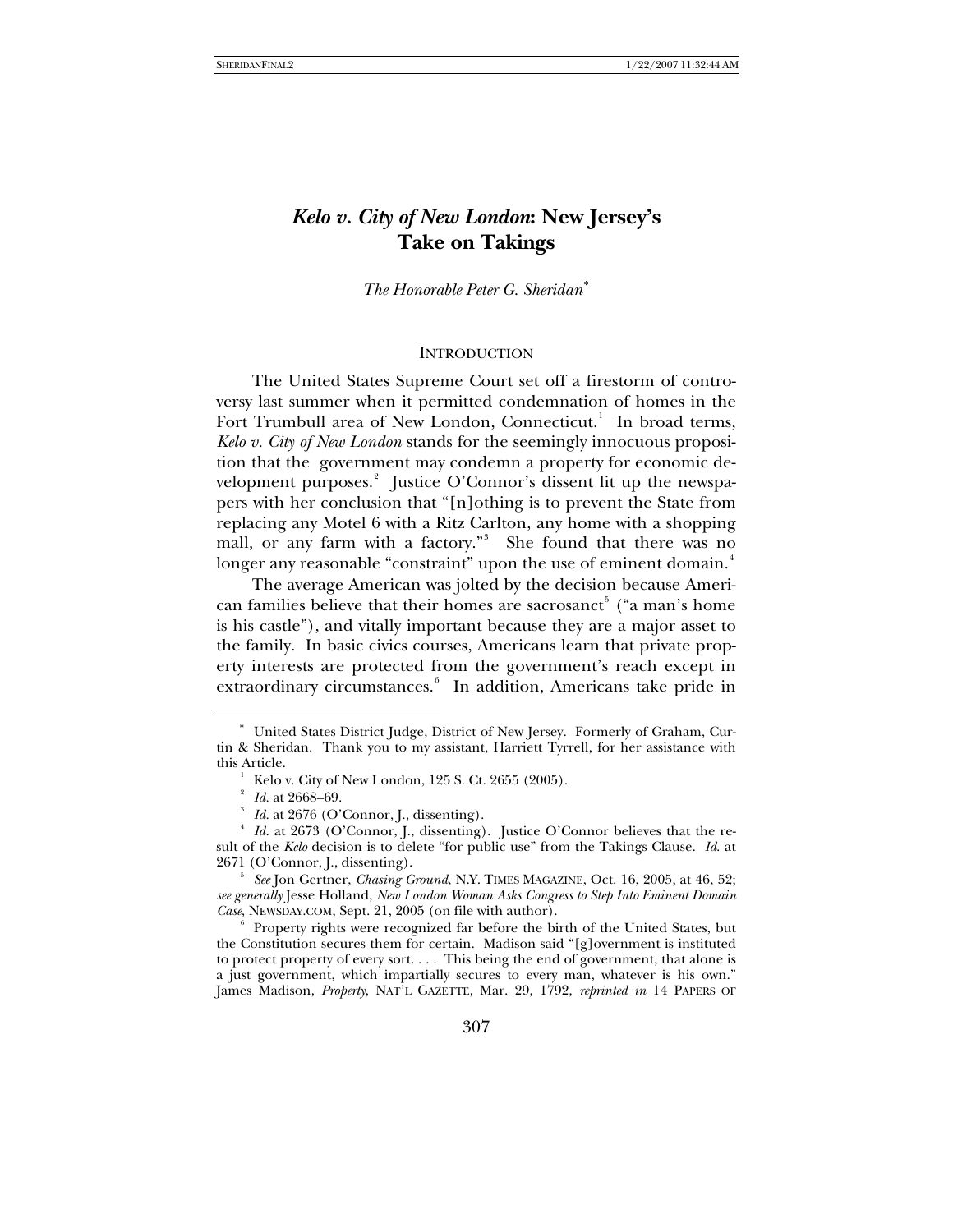their homes and their communities. Most Americans are unaware of the broad reach of the power of eminent domain. They do not realize that government may uproot a family for economic development purposes. One Congressperson summed up the feelings of most citizens by referring to the implications of the *Kelo* decision as "the most un-American thing that can be done." $7$  This sentiment conflicts with the need for redevelopment in many American cities.

*Kelo* was another split decision (5–4), which has become commonplace in recent years due to the differing constitutional views of the Justices.<sup>[8](#page-1-1)</sup> Rather than settling the law of eminent domain, the split decision has stimulated a lively debate over its boundaries and basic foundations. At least twenty-five states are considering legislative initiatives to curb the use of eminent domain because of the *Kelo* decision.<sup>[9](#page-1-2)</sup> With a new Chief Justice at the helm, and another new member recently appointed, the issue will in all probability be re-litigated before the Supreme Court of the United States.<sup>1[0](#page-1-3)</sup> Due to the public outcry, the decision has resuscitated a narrower definition of the phrase "for public use," which at least one legal commentator had pronounced dead more than fifty years ago!"

This paper will examine the public use requirement in light of the *Kelo* decision, with particular emphasis in Part II on its effect on

*Id.* at 614.

-

<span id="page-1-0"></span>JAMES MADISON 266 (R. Rutland et al. eds., 1983).

<sup>&</sup>lt;sup>7</sup> Kenneth R. Harney, *Eminent Domain Ruling Has Strong Repercussions*, WASH. POST, July 23, 2005, at F01.

<span id="page-1-1"></span><sup>8</sup> *See The Miers Blunder*, WALL ST. J., Oct. 21, 2005, at A14. This editorial in the Wall Street Journal labeled the *Kelo* decision as an "evisceration of private property rights." *Id.*

<span id="page-1-2"></span><sup>9</sup> *See* Ted Mann, *Lawmakers to Review Eminent Domain Proposals*, THE DAY, Sept. 28, 2005 (on file with author) (noting that Connecticut is among the twenty-five states where state legislators have introduced bills to curb use of eminent domain); *see also* William Murphy, *Discussing Seizures of Private Land*, NEWSDAY, Sept. 21, 2005, at A24 (explaining how the *Kelo* decision should not affect New York City's seizure of private land). 10 *See* Shannon P. Duffy, *Suit Against Philadelphia to Test Reach of* Kelo *Decision*, N.J.

<span id="page-1-3"></span>L.J., Oct. 10, 2005, at 78 (reporting that a suit was instituted in Pennsylvania contending that a condemnation of land for use as a driveway for Federal Express does not meet *Kelo* standards).<br><sup>11</sup> Note, *The Public Use Limitation on Eminent Domain: An Advance Requiem*, 58 YALE

<span id="page-1-4"></span>L.J. 599, 614 (1949) [hereinafter *Public Use Limitation*]. In this note, the author concludes that:

The Supreme Court has repudiated the doctrine of public use. Most state courts have arrived at the same conclusion, although rarely with so much directness. Doubtless the doctrine will continue to be evoked nostalgically in dicta and may even be employed authoritatively in rare, atypical situations. Kinder hands, however, would accord it the permanent interment in the digests that is so long overdue.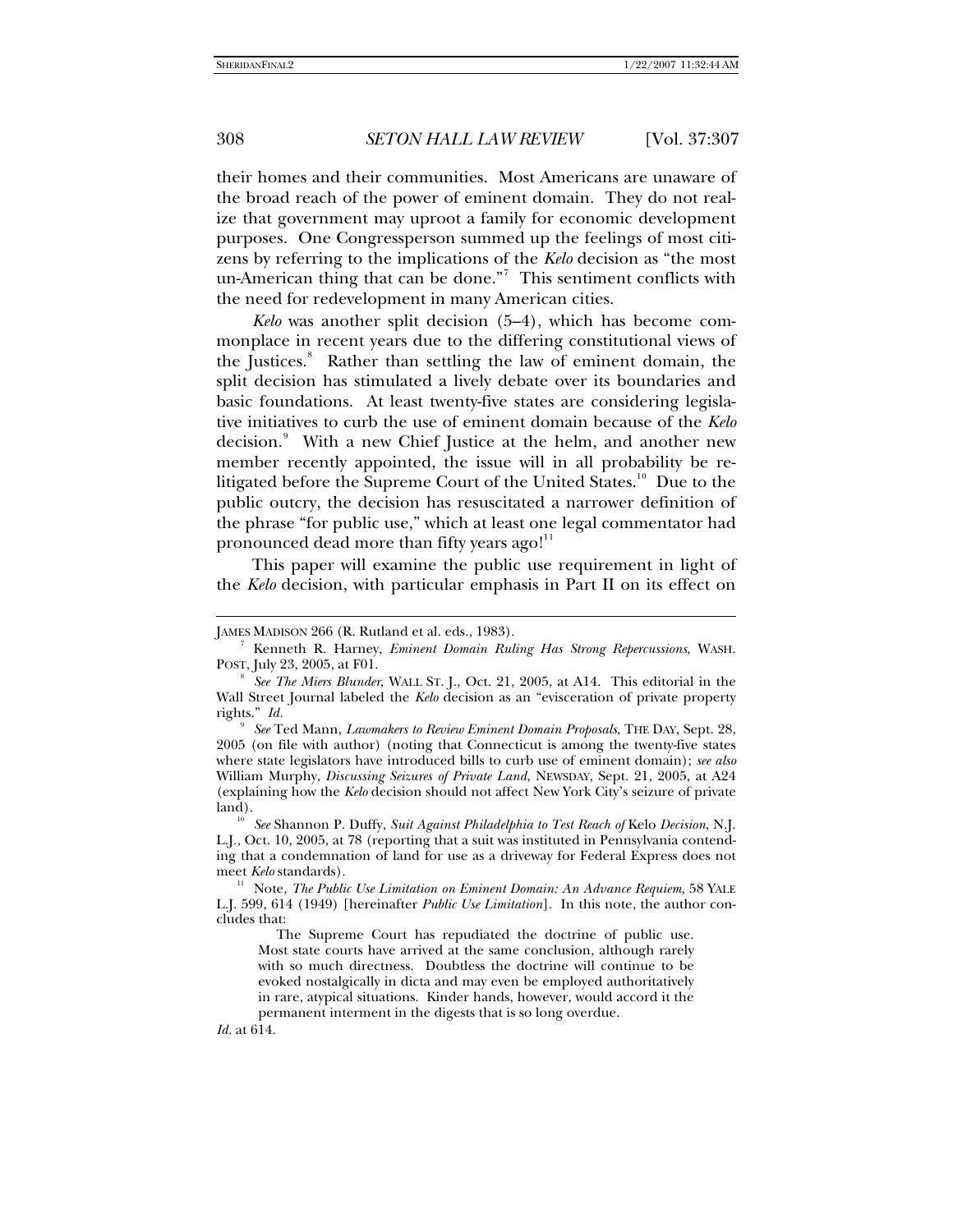New Jersey, and whether the dissent has invigorated a backlash that may limit the government's exercise of its eminent domain power in the future.

#### I. *KELO* GENERALLY

#### *A. Background*

The Fifth Amendment of the United States Constitution permits the government to take private property for public use, so long as reasonable compensation is paid. $12$  $12$  The Takings Clause simply states: "[N]or shall private property be taken for public use without just compensation."<sup>1[3](#page-2-1)</sup> The right of a sovereign to take private property can trace its roots at least as far back as formalized government, $14$  $14$  but the public use limitation has been applied differently over the years. Eminent domain was rarely invoked in the early years of the United States because there was plenty of land and natural resources. It was employed for only two reasons: the construction of roads and the operation of gristmills.

In the early nineteenth century the public use limitation was read liberally and applied broadly in order to justify a taking for the public "good" or as a public "necessity."<sup>1[5](#page-2-3)</sup> At that time, many states allowed gristmill owners to construct dams in rivers in order to generate power for the mill. The laws provided that the property owners whose lands flooded as a result of the dam would be compensated for the loss. Although the mill was privately owned, the condemnation was justified as a "great advantage to the public."<sup>1[6](#page-2-4)</sup>

<span id="page-2-0"></span>As time passed, the mill acts were deemed to cover unintended applications that had minimal public impact, such as manufacturing

<sup>&</sup>lt;sup>12</sup> U.S. CONST. amend. V. The Fifth Amendment states in full:

No person shall be held to answer for a capital, or otherwise infamous crime, unless on a presentment or indictment of a Grand Jury, except in cases arising in the land or naval forces, or in the Militia, when in actual service in time of War or public danger; nor shall any person be subject for the same offence to be twice put in jeopardy of life or limb; nor shall be compelled in any criminal case to be a witness against himself, nor be deprived of life, liberty, or property, without due process of law; nor shall private property be taken for public use, without just compensation.

<span id="page-2-1"></span>*Id.*

<sup>&</sup>lt;sup>13</sup> *Id.*<br><sup>14</sup> *Public Use Limitation, supra* note 11, at 600 n.5.

<span id="page-2-4"></span><span id="page-2-3"></span><span id="page-2-2"></span><sup>&</sup>lt;sup>15</sup> *Id.* at 601. See also Lawrence Berger, *The Public Use Requirement in Eminent Domain*, 57 Or. L. REV. 203 (1977).<br><sup>16</sup> Berger, *supra* note 15, at 206.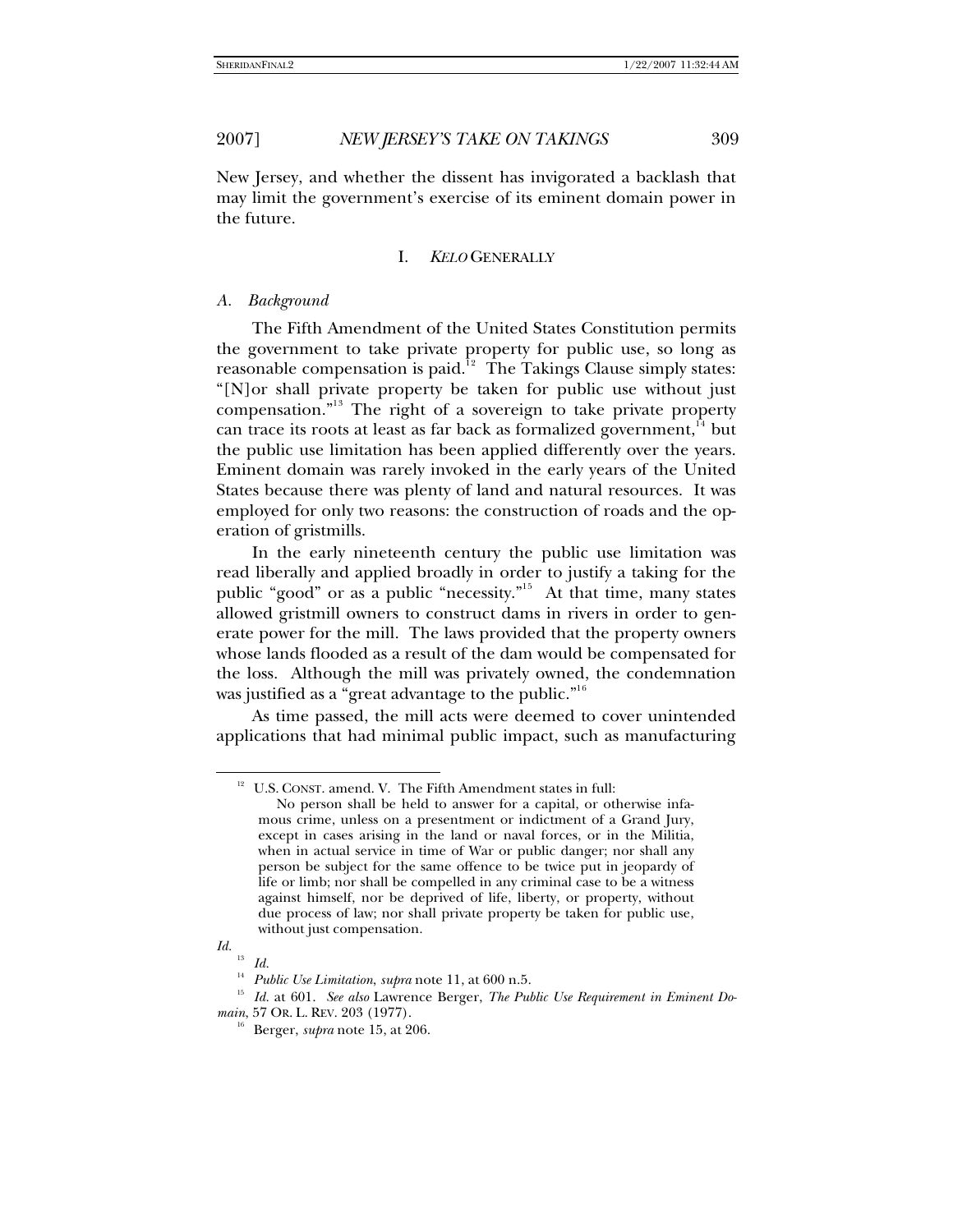facilities.<sup>1[7](#page-3-0)</sup> Some courts frowned upon the broad application of the mill acts. With the advent of the railroad, courts became increasingly concerned that "the public benefit standard would allow virtually unlimited invasions into the rights of private property."<sup>1[8](#page-3-1)</sup> Accordingly, the courts imposed a narrower, more literal test: a taking could be justified only if the property taken was *actually used* by the public or if the public had the right to use the taken property.<sup>1[9](#page-3-2)</sup>

This narrower standard flourished in the mid-eighteen hundreds. However, in the latter half of the century, the proclivity of state and federal governments to employ eminent domain grew exponentially due to the needs of industrialized America and the ex-pansion into the western United States.<sup>2[0](#page-3-3)</sup> Condemnation was necessary for construction of railroads in the West, $21$  $21$  designation of battleground memorials, $^{22}$  $^{22}$  $^{22}$  irrigation of arid lands, $^{23}$  $^{23}$  $^{23}$  and protection of mining rights,<sup>2[4](#page-3-7)</sup> among other things. At that time, some states gradually returned to the broader rule, which permitted government to take land if a public benefit—as opposed to actual use by the public—existed. The result was a hodge-podge of different rulings throughout the states.

Surprisingly, it was not until the waning years of the eighteenth century that the Supreme Court began to exercise its authority to re-view takings.<sup>2[5](#page-3-8)</sup> In 1897, the Fifth Amendment was applied to the States by virtue of the Due Process Clause of the Fourteenth Amend-ment.<sup>2[6](#page-3-9)</sup> With the Supreme Court weighing in, the interests of progress and the western expansion prevailed. The use-by-the-public test was abandoned, and the public purpose or benefit test $^{27}$  $^{27}$  $^{27}$  was rein-

<sup>&</sup>lt;sup>17</sup> Public Use Limitation, *supra* note 11, at 604.<br><sup>18</sup> Berger, *supra* note 15, at 208.<br>*Id.* 

<span id="page-3-3"></span><span id="page-3-2"></span><span id="page-3-1"></span><span id="page-3-0"></span><sup>20</sup> *Public Use Limitation*, *supra* note 11, at 601; *see also* Kelo v. City of New London, 125 S. Ct. 2655, 2662 (2005); S.W. Ill. Dev. Auth. v. Nat'l City Envtl., 710 N.E.2d 896, 900 (Ill. App. Ct. 1999). 21 Mo. Pac. Ry. Co. v. Nebraska, 164 U.S. 403 (1896).

 $22$  United States v. Gettysburg Elec. Ry. Co., 160 U.S. 668 (1896).

<span id="page-3-6"></span><span id="page-3-5"></span><span id="page-3-4"></span><sup>&</sup>lt;sup>23</sup> Fallbrook Irrigation Dist. v. Bradley, 164 U.S. 112 (1896); Clark v. Nash, 198 U.S. 361 (1905).

<span id="page-3-8"></span><span id="page-3-7"></span> <sup>24</sup> Improvement Co. v. Slack, 100 U.S. 648 (1880). 25 *S.W. Ill. Dev. Auth.*, 710 N.E.2d at 900; *Public Use Limitation*, *supra* note 11, at 599–600; *see also* Strickley v. Highland Boy Gold Mining Co., 200 U.S. 527 (1906); *Kelo*, 125 S. Ct. at 2681 (Thomas, J., dissenting) (noting that the "use of the eminent

<span id="page-3-9"></span><sup>&</sup>lt;sup>26</sup> Chicago, Burlington & Quincy R.R. Co. v. Chicago, 166 U.S. 226, 233–34 (1897); *Kelo*, 125 S. Ct. at 2658 n.1; *see also S.W. Ill. Dev. Auth.*, 710 N.E.2d at 899. 27 *Kelo*, 125 S. Ct. at 2662 (noting that "when this Court began applying the Fifth

<span id="page-3-10"></span>Amendment to the States at the close of the 19th century, it embraced the broader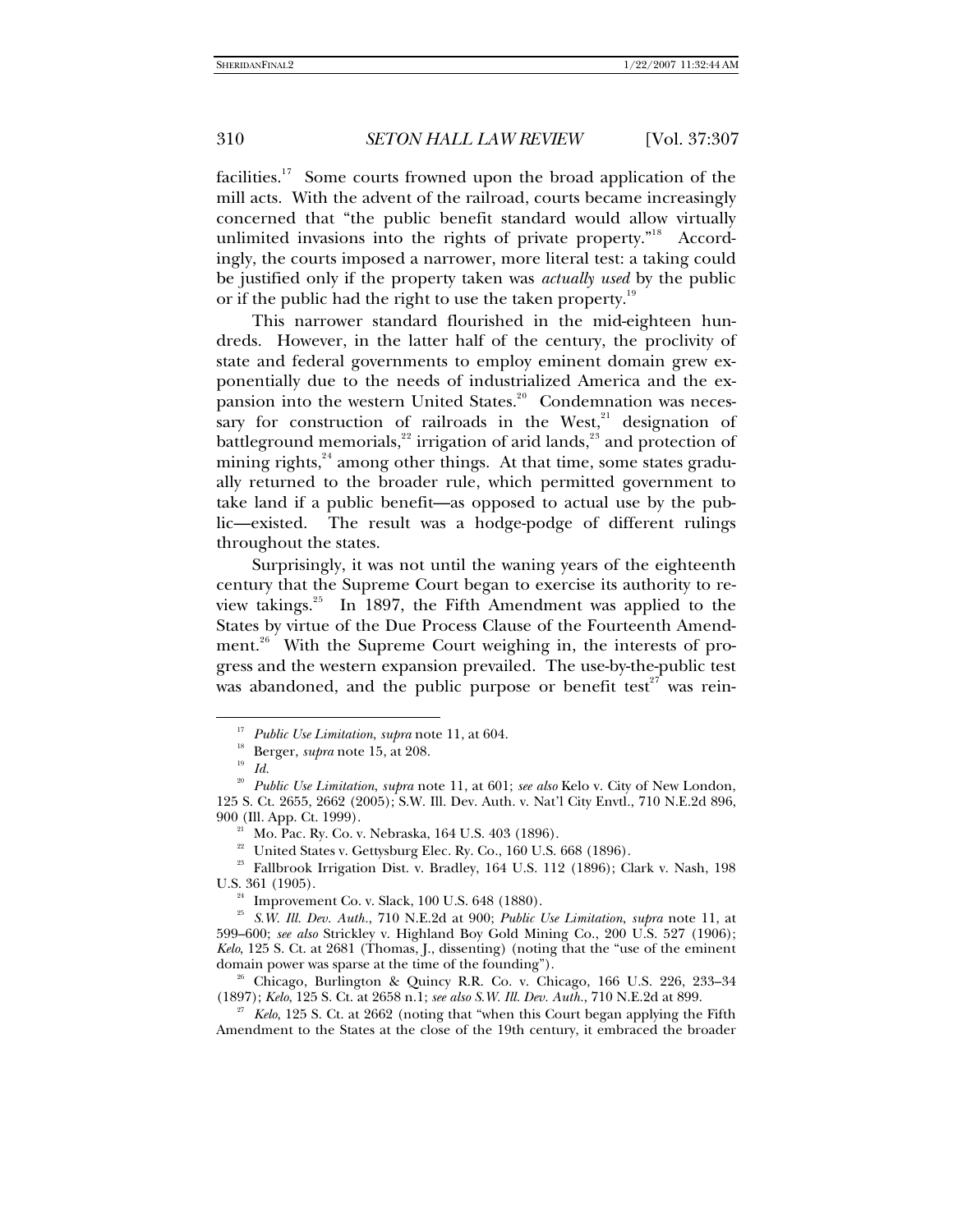$\overline{a}$ 

### 2007] *NEW JERSEY'S TAKE ON TAKINGS* 311

stated. One court called the public purpose standard a "more natural interpretation" of the Takings Clause.<sup>2[8](#page-4-0)</sup> Under the public purpose test, the government may take property if it has shown a legitimate governmental reason or advantage. In determining what constitutes a valid public benefit or purpose, the courts will ordinarily defer to the will of the legislature. As a result, the list of public uses has grown significantly. Hence, in the early twentieth century, most courts abandoned the "actual use" standard because it was too difficult to define, $^{\rm 29}$  $^{\rm 29}$  $^{\rm 29}$  and adopted the public purpose test instead. $^{\rm 30}$  $^{\rm 30}$  $^{\rm 30}$ 

Despite the broader public purpose view, the case law continued to cling to certain rubrics regarding the restrictions on the use of eminent domain. Generally, the government could neither condemn private property to give it to another private individual, $31$  $31$  nor could it

<span id="page-4-0"></span><sup>28</sup>*Kelo*, 125 S. Ct. at 2662 (citing Fallbrook Irrigation Dist. v. Bradley, 164 U.S. 112, 158–64 (1896)).

<span id="page-4-3"></span><span id="page-4-2"></span>112, 158–64 (1896). 31 *See* Mo. Pac. Ry. Co. v. Nebraska, 164 U.S. 403 (1896); Haw. Hous. Auth. v. Midkiff, 467 U.S. 229, 241 (1984); *Kelo*, 125 S. Ct. at 2669; *S.W. Ill. Dev. Auth.*, 710

and more natural interpretation of public use as 'public purpose'").

Underlying the majority and dissenting opinions, there is a basic disagreement about the extent to which the Constitution protects private property interests from government interference. The Takings Clause may be a mere twelve words, but to Justice O'Connor "[i]t is against all reason and justice" for a people to entrust a legislature with the power to "take[] property from A and give[] it to B." *Id.* at 2671 (O'Connor, J., dissenting) (quoting Calder v. Bull, 3 U.S. 386 (1798)). Justice Thomas believes that "the law of the land . . . postpone[s] even public necessity to the sacred and inviolable rights of private property." *Id.* at 2677 (Thomas, J., dissenting) (quoting WILLIAM BLACKSTONE, 1 COMMENTARIES ON THE LAWS OF ENGLAND 134–35  $(1765)$ .

Justice Stevens, on the other hand, sees the legal precedent in the historical context of the takings clause much differently. He notes that as far back as colonial times, the state legislature enacted, and courts upheld, economic development takings in the so-called mill acts. *Id.* at 2681. These laws allowed operators of gristmills to dam rivers in order to produce power for mill operations, such as grinding corn. If the uplands flooded as a result of the damming, then just compensation was required. To Justice Stevens, a taking is permitted if there is a public benefit. *Id.* at 2662 n.8. *See generally* Berger, *supra* note 15, at 204 (noting that these opposing views are both legitimate because "the origin of the Public Use requirement in America is perhaps more obscure" and that the "rival" requirement of actual use (narrow view) or public benefit (liberal view) have conflicted for centuries); Nathan Alexander Sales, Note, *Classical Republicanism and the Fifth Amendment's "Public Use" Requirement*, 49 DUKE L.J. 339, 340–41 (1999) (noting that although legal scholars tend to side with Stevens's view, the real issue is whether private property rights outweigh the general welfare of the public at large).

<span id="page-4-1"></span><sup>29</sup> *See* Strickley v. Highland Boy Gold Mining Co., 200 U.S. 527, 531 (1906) (observing the inadequacy of use-by-the-general-public as a universal test and applying the public purpose test); *see also* 2 NICHOLS ON EMINENT DOMAIN § 7.2 (2002); *see generally* County of Essex v. Hindenlang, 114 A.2d 461, 466 (N.J. Super. Ct. App. Div. 1955). 30 *See Kelo*, 125 S. Ct. at 2662; *see also* Fallbrook Irrigation Dist. v. Bradley, 164 U.S.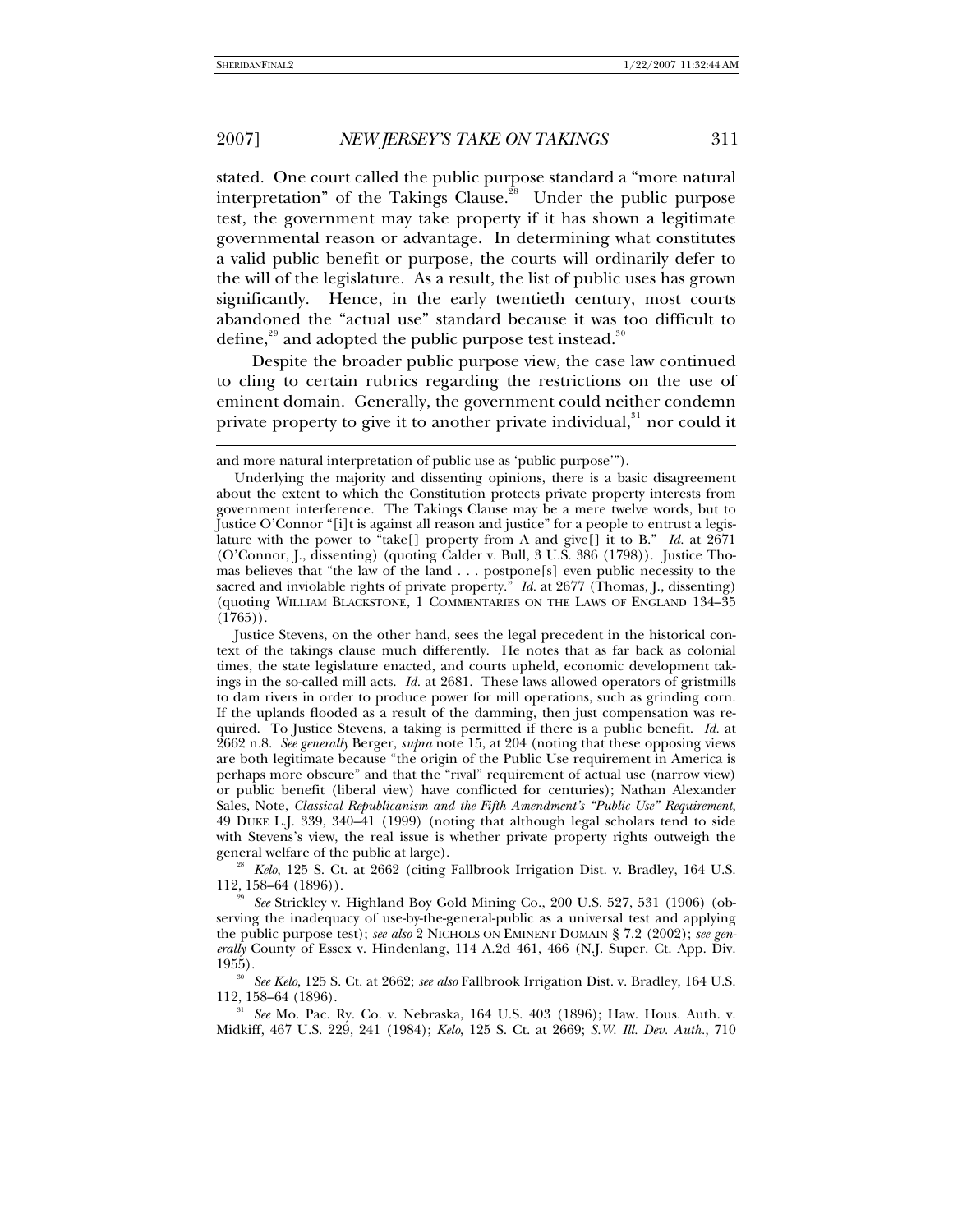take property where the taking favored a "private party, with only in-cidental or pretextual public benefits."<sup>3[2](#page-5-0)</sup> With these caveats, the law remained generally the same for the next century. Then came *Kelo*. In *Kelo*, the issue was whether privately owned land could be taken and conveyed to another private party for economic development purposes where the only public benefits—revitalization of a neighborhood—were intangible.<sup>[3](#page-5-1)3</sup>

#### *B.* Kelo v. City of New London

New London, Connecticut was in an economic freefall in the early 1990s because the Navy closed its undersea warfare center located at Fort Trumbull. Unemployment in New London was twice the rate of the rest of the state. $34$  $34$  In 1990, Connecticut declared New London to be a distressed city. $35$  $35$  In January 1998, New London reactivated the New London Development Corporation to spur economic development within the Fort Trumbull area.<sup>3[6](#page-5-4)</sup> About a year later, a pharmaceutical company committed to constructing a \$300 million research facility immediately adjacent to the Fort Trumbull area to take advantage of the tax incentives available to distressed cities. The development district included 115 privately owned properties and thirty-two acres previously occupied by the naval facility.<sup>3[7](#page-5-5)</sup> The development plan included a waterfront conference hotel, pedestrian river

 Two polar propositions are perfectly clear. On the one hand, it has long been accepted that the sovereign may not take the property of *A* for the sole purpose of transferring it to another private party *B*, even though *A* is paid just compensation. On the other hand, it is equally clear that a State may transfer property from one private party to another if future "use by the public" is the purpose of the taking. . . . Neither of these propositions, however, determines the disposition of this case.

<span id="page-5-2"></span>*Kelo*, 125 S. Ct. at 2661.

 $\overline{a}$ 

<span id="page-5-5"></span><span id="page-5-4"></span><span id="page-5-3"></span><sup>36</sup> *Id.* at 2659. The City of New London and the New London Development Corporation are collectively referred to as "city" to the extent possible. 37 *Id*.

N.E.2d at 901 (voiding a taking because it "involve[d] the taking of property from one private party and the immediate transfer to another private party, whose interest

<span id="page-5-1"></span><span id="page-5-0"></span>in the property [was] solely to earn greater profit"). 32 *Kelo*, 125 S. Ct. at 2669 (Kennedy, J., concurring). One New Jersey court has stated the rule to mean if "a condemnation is commenced for an apparently valid public purpose, but the real purpose is otherwise, the condemnation may be set aside." Casino Reinvestment. Dev. Auth. v. Banin, 727 A.2d 102, 103 (N.J. Super. Ct. Law Div.1998); *see also* Wilmington Parking Auth. v. Land with Improvements, 521 A.2d 227 (Del. 1986); Atlantic City v. Cynwyd Invs., 689 A.2d 712, 721 (N.J. 1997). 33 As Justice Stevens acknowledged:

<sup>34</sup> *Id.* at 2658. 35 *Id.*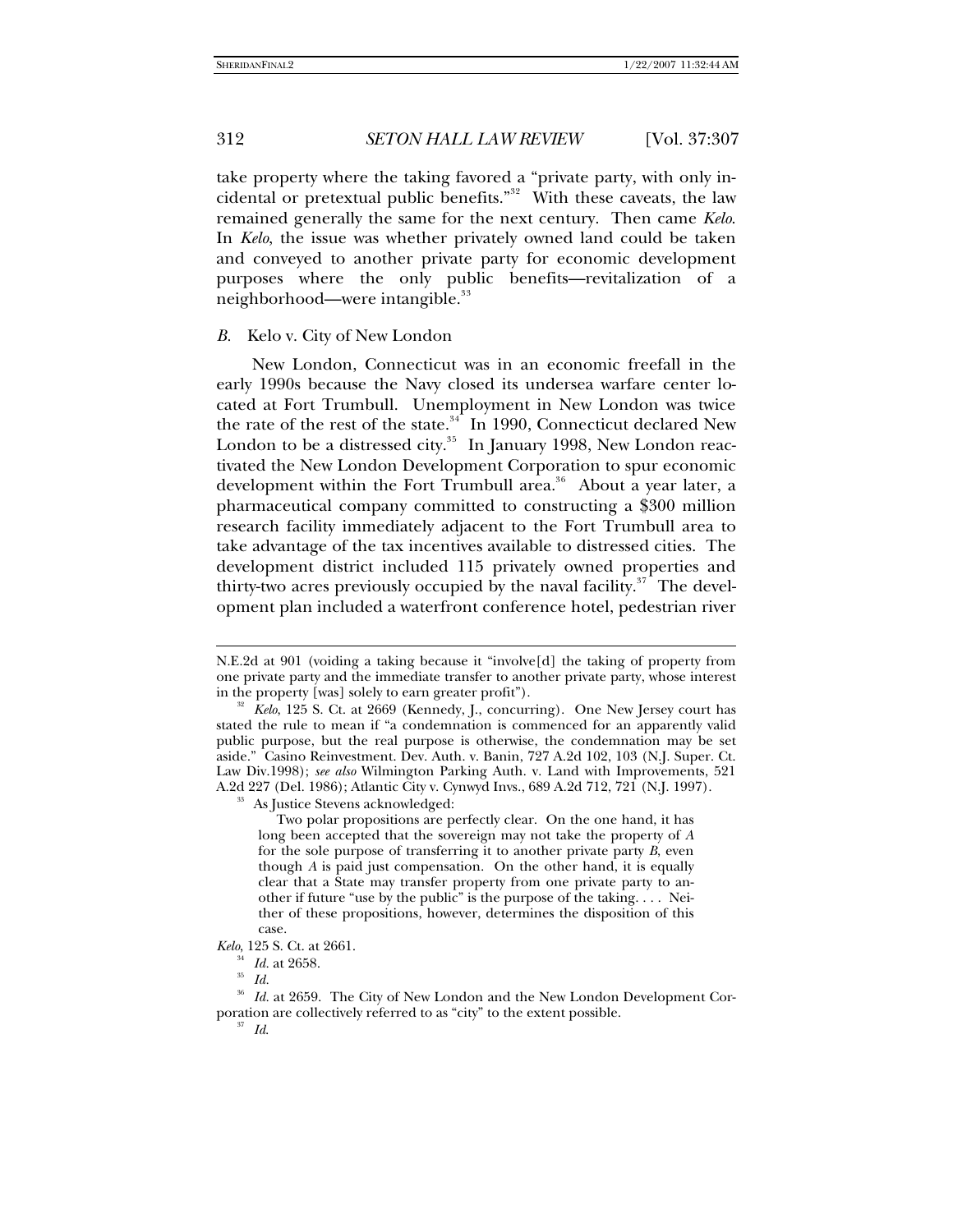walk, eighty new residences, and a Coast Guard museum. Additionally, the plan called for development of 90,000 square feet of office and research space. Finally, the marina area would be renovated and a 2.4-acre site, known as parcel 4A, would be used to support the adjacent state park. $^\mathrm{38}$  $^\mathrm{38}$  $^\mathrm{38}$  The Development Corporation successfully negotiated with all property owners except fifteen private homeowners. In November 2000, the New London Development Corporation instituted condemnation proceedings to acquire the remaining fifteen  $\frac{1}{10}$ 

The affected homeowners form a very sympathetic group. Susette Kelo had substantially renovated her pink house, which she purchased in 1997.<sup>4[0](#page-6-2)</sup> She "prize[d]" her beautiful waterfront views.<sup>4[1](#page-6-3)</sup> Another petitioner, Wilhemena Dery, was born in her Fort Trumbull home in 1918, and had lived there her entire life. $^{42}$  $^{42}$  $^{42}$  Her husband had lived in the house since their marriage sixty years ago, and their son lived in the house next door.<sup>4[3](#page-6-5)</sup> In all, the nine petitioners owned fifteen properties in the redevelopment area—four in the section des-ignated for office and research and eleven in the park support area.<sup>[4](#page-6-6)4</sup> There was no allegation that the properties were blighted or otherwise in poor condition. The properties were to be leased to a developer for one dollar per year if the developer agreed to develop the line according to the development plan.<sup>4[5](#page-6-7)</sup> The rationale for condemnation was that the homeowners' lots were located within the redevelopment sector, which would act "as a catalyst to the area's [eco-nomic] rejuvenation."<sup>4[6](#page-6-8)</sup>

 Responding to the condemnation suit, the landowners claimed that the takings violated the public use restriction of the Fifth Amendment. More particularly, they argued that the city was confiscating their property to give it to another private citizen and that these takings were not a "'public' [use] for purposes of the Fifth

<span id="page-6-0"></span><sup>&</sup>lt;sup>38</sup> *Id.* The term "park support" drew criticism from the dissent. Justice O'Connor remarked that "Parcel 4A is slated, mysteriously, for 'park support'" and that "[a]t oral argument, [the city] conceded the vagueness of this proposed use

<sup>.&</sup>quot; *Kelo*, 125 S. Ct. at 2672 (O'Connor, J., dissenting) (internal citations omitted).<br><sup>39</sup> *Id.* at 2660.<br><sup>40</sup> *Id* 

<span id="page-6-7"></span><span id="page-6-6"></span><span id="page-6-5"></span><span id="page-6-4"></span><span id="page-6-3"></span><span id="page-6-2"></span><span id="page-6-1"></span><sup>41</sup>*Id.* Ms. Kelo prefers to refer to her house as a cottage. *See* The Cottage Coalition, http://www.cottagecoalition.org (last visited Aug. 11, 2006).

<sup>42</sup>*Kelo*, 125 S. Ct. at 2672. 43 *Id.* at 2660. 44 *Id.*

<span id="page-6-8"></span><sup>45</sup>*Id.* at 2660 n.4. 46 *Id.* at 2659.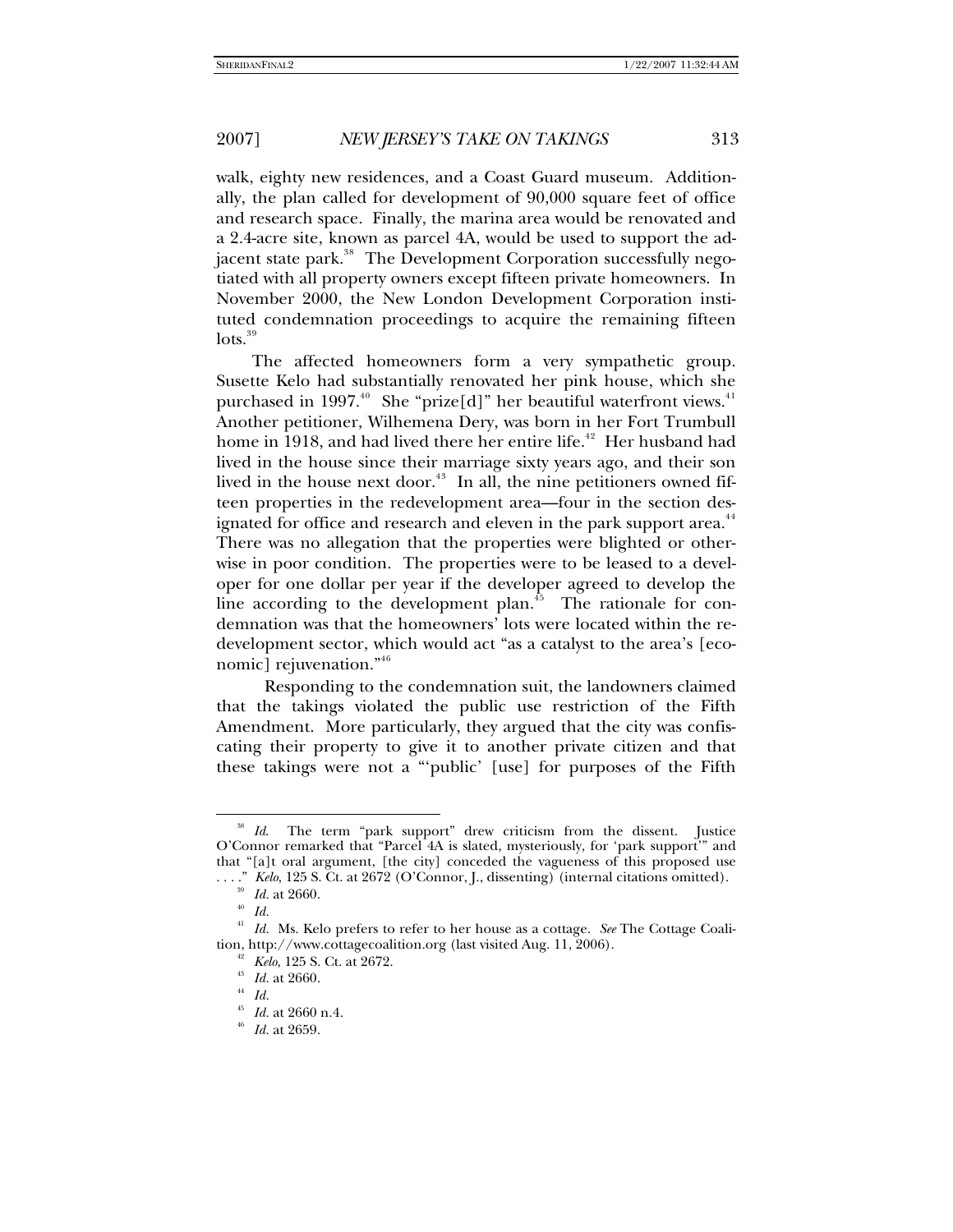## Amendment."<sup>4[7](#page-7-0)</sup>

After a seven-day trial dominated by testimony of experts, including planners and urbanologists, the trial court issued a mixed deci-sion.<sup>4[8](#page-7-1)</sup> The court prohibited the taking of the properties that were within the park support area, but allowed condemnation of lots within the office and research section.<sup>4[9](#page-7-2)</sup> On appeal, the Supreme Court of Connecticut upheld the city's right to condemn all the properties.<sup>5[0](#page-7-3)</sup> The court, relying on a Connecticut statute that authorized the use of eminent domain to acquire land for an economic development project, held that such a taking for economic develop-ment purposes is a "public use" and in the "public interest."<sup>5[1](#page-7-4)</sup> In essence, the Supreme Court of Connecticut found that the taking was reasonably necessary to achieve the city's intended public use— revitalization of the Fort Trumbull area.<sup>5[2](#page-7-5)</sup> The state's highest court held the use of the land designated for park support was "sufficiently definite" to satisfy the Takings Clause.<sup>5[3](#page-7-6)</sup>

Interestingly, three justices disagreed.<sup>5[4](#page-7-7)</sup> They opined that a heightened standard of judicial scrutiny was necessary to justify tak-ings for economic development purposes.<sup>[5](#page-7-8)5</sup> These justices found that the plan was intended to serve a valid public use, but the takings in this instance were unconstitutional because the city had failed to show by "clear and convincing evidence" that the economic benefits of the development plan were achievable.<sup>5[6](#page-7-9)</sup>

#### *C. United States Supreme Court Majority Opinion*

The Supreme Court of the United States granted the homeowners' petition for a writ of certiorari. Justice Stevens, writing for the majority, acknowledged that a sovereign may neither take the property of one person for the sole purpose of transferring it to another, nor may it take property under the pretext of a public purpose when

<span id="page-7-1"></span><span id="page-7-0"></span> $^{47}$  *Id.* at 2672 (O'Connor, J., dissenting).<br> $^{48}$  Kelo v. City of New London, No. 557299, 2002 Conn. Super LEXIS 789 (Conn. Super. Ct. Mar. 13, 2002).<br><sup>49</sup> *Id.* at 341.

<span id="page-7-7"></span><span id="page-7-6"></span><span id="page-7-5"></span><span id="page-7-4"></span><span id="page-7-3"></span><span id="page-7-2"></span><sup>&</sup>lt;sup>50</sup> Kelo v. City of New London, 843 A.2d 500 (Conn. 2004).<br><sup>51</sup> *Id.* at 512.<br><sup>52</sup> *Kelo*, 125 S. Ct. at 2672.<br><sup>53</sup> *Id.* at 2661 (citing *Kelo*, 843 A.2d at 574).<br><sup>54</sup> *Kelo*, 843 A.2d at 574 (Zarella, J., joined by Sul ring in part and dissenting in part).

<span id="page-7-9"></span><span id="page-7-8"></span><sup>55</sup>*Id.* at 587–92. 56 *Id.* at 578, 588.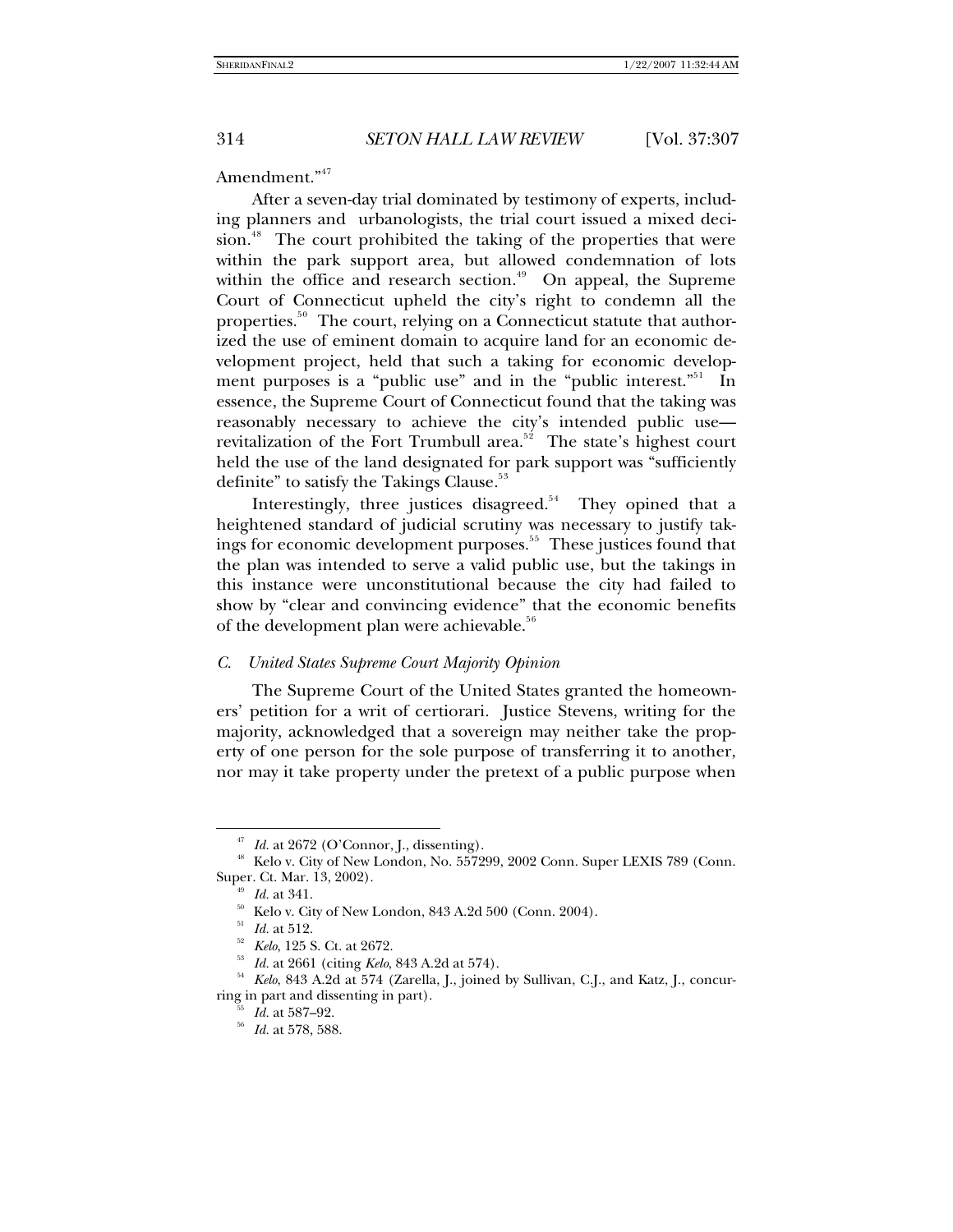the actual purpose is to bestow a private benefit.<sup>5[7](#page-8-0)</sup> However, the majority upheld the taking because it was part of a statutory scheme which promoted a social good. In applying the facts in *Kelo* to the case law, Justice Stevens found that the takings were part of a "carefully considered development plan" to revitalize the economy of New London.<sup>5[8](#page-8-1)</sup> In such an instance, the Court, following judicial precedent, deferred to the state legislature's determination of what constitutes the public good rather than substitute its own judgment.

To support that conclusion, the majority traced the evolution of the meaning of the term "public use" through its prior rulings. Its inquiry commenced with the case of *Fallbrook Irrigation District v. Bradley*, 5[9](#page-8-2) where the Court abandoned the use-by-the-public test in favor of a "more natural interpretation of public use as 'public purpose.'"<sup>6[0](#page-8-3)</sup> Justice Stevens explained that *Fallbrook* was in lockstep with the states, which at the time had "either circumvented the 'use by public test' when necessary or abandoned it completely."<sup>6[1](#page-8-4)</sup>

l

<span id="page-8-2"></span><span id="page-8-1"></span><span id="page-8-0"></span><sup>57</sup> *Kelo*, 125 S. Ct. at 2661–62. 58 *Id.* at 2661 (internal citations omitted). 59 164 U.S. 112 (1896). In *Fallbrook*, the California legislature enacted a comprehensive statutory scheme to irrigate arid lands. *Id.* at 151–52. The Fallbrook Irrigation District is a legislatively created district to bring water to arid lands so that they could be cultivated. *Id.* at 151. It assessed all property holders within the irrigation district a fee based upon its costs to develop and provide water to the arid properties. *Id.* at 153. Bradley's property was included within the District, but Bradley refused to pay the assessment because she contended that she received no benefit from the irrigation. *Id.* at 156. Pursuant to the statutory scheme, Fallbrook had the right to levy upon Bradley's land due to non-payment. *Id.* at 159. Accordingly, Fallbrook followed the statutory process and awarded a deed to a third party. *Fallbrook*, 164 U.S. at 159. Bradley sued to enjoin the levy arguing that it was tantamount to a taking and that there was no public use justifying the same. *Id.* at 159. She argued that the irrigation of arid land did not benefit the public but only served other private landowners who could not cultivate their lands, and as a result, the taking did not meet the used-by-the-public test. *Id.* at 156.

 On that issue, the Court opined that resolution depended upon whether the irrigation district fit within the meaning of public use. *Id.* at 158–59. The Court held that whether a public use exists largely depends upon the facts and circumstances surrounding the particular matter. *Id.* at 160. The Court found "to irrigate [land] and thus to bring into possible cultivation" large masses of land is a 'public purpose' and a 'matter of public interest.'" *Id.* at 161. Accordingly, *Fallbrook* set a precedent for many irrigation districts which aimed to cultivate about three million acres in the emerging West. The fact that only a limited number of landowners benefited from the irrigation was not "fatal" to the statutory scheme. *Fallbrook*, 164 U.S. at 161. Without substantial explanation, Justice Peckham invoked the words "public use," "public purpose," and "public interest" interchangeably, obviously assenting to a

<span id="page-8-4"></span><span id="page-8-3"></span>broad interpretation of public use. *Id.* at 161–62.<br><sup>60</sup> *Kelo*, 125 S. Ct. at 2662.<br><sup>61</sup> *Id.* at 2662 n.8; *see generally* Philip Nichols, *The Meaning of Public Use in the Law of Eminent Domain*, 20 B.U. L. REV. 615, 619–24 (1940).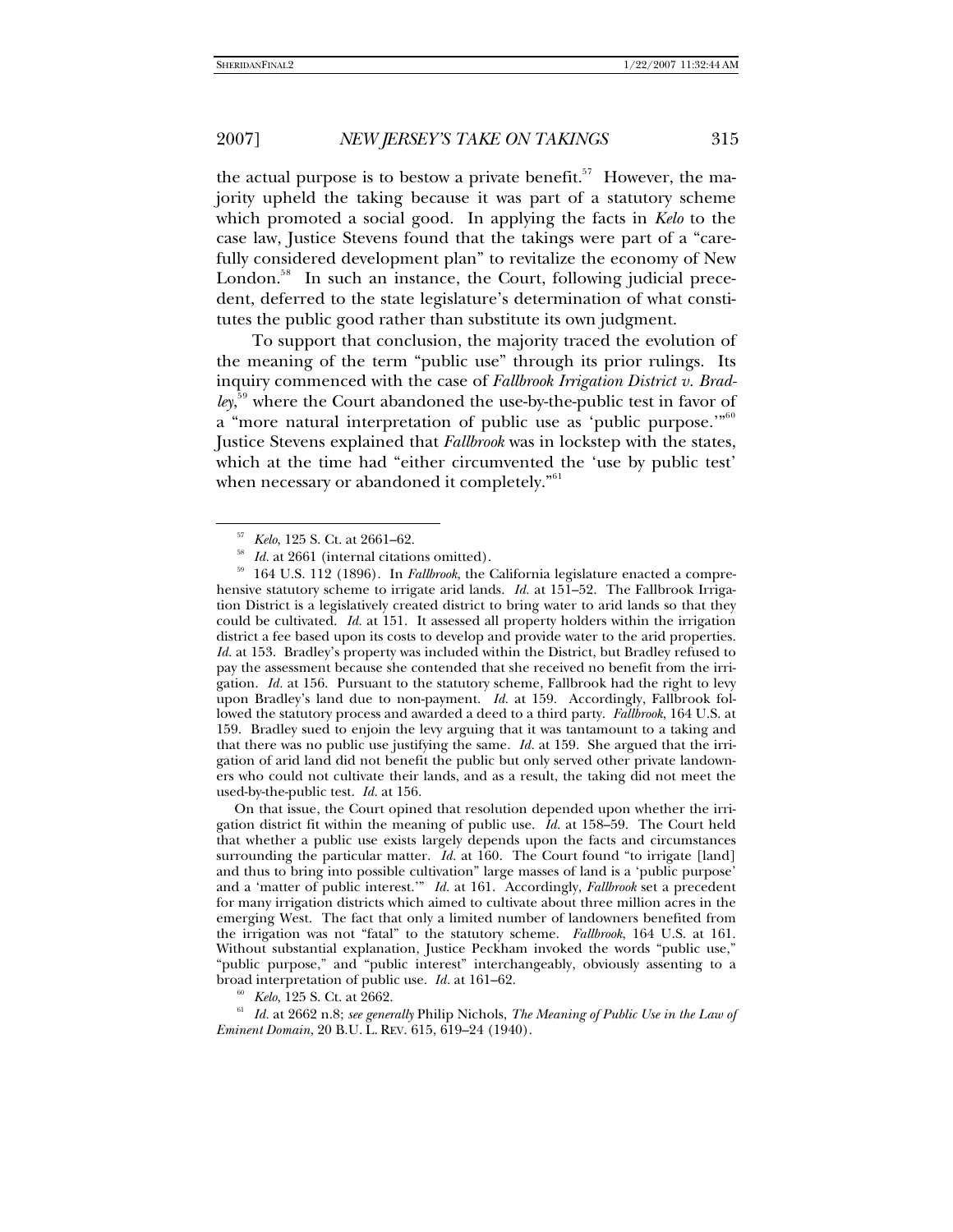The death knell for the use-by-the-public test sounded several years later in a case where mining interests were at stake. In *Strickley*  v. Highland Boy Gold Mining Co.,<sup>6[2](#page-9-0)</sup> land was condemned to accommo-date an aerial bucket owned by a mining company.<sup>6[3](#page-9-1)</sup> In order to connect the mining operations at the mountaintop to a rail depot in the valley, the line for the bucket had to cross privately owned land.<sup>6[4](#page-9-2)</sup> Since Utah statutes authorized the use of eminent domain for the construction of "tramways  $\dots$  to facilitate  $\dots$  the working of mines,"<sup>6[5](#page-9-3)</sup> and the Utah Supreme Court upheld the same as a valid public purpose, Justice Holmes concluded that the Constitution "does not require us to say that they are wrong."6[6](#page-9-4) He emphasized that the use-bythe-public test was inadequate, $67$  $67$  and as long as the legislature of the state expressed a reasonable public purpose to support the taking, then the taking was consistent with the Fifth Amendment.<sup>6[8](#page-9-6)</sup> Since that time, the narrow use-by-the-public test has been "consistently rejected" by the Court. $69$  $69$ 

For the next fifty years after *Strickley*, the law of eminent domain remained relatively consistent, despite two world wars and the Great Depression. In 1954, however, the Court expanded the government's power again. In *Berman v. Parker*,<sup>7[0](#page-9-8)</sup> the Court confronted two issues: (1) whether Congress could condemn an entire area, rather than a

l

<span id="page-9-4"></span><span id="page-9-3"></span><sup>65</sup> *Strickley*, 200 U.S. at 530. 66 *Id.* at 531. In a later case, Justice Holmes said the decision of the legislature "is entitled to deference until it is shown to involve an impossibility." Old Dominion

<span id="page-9-5"></span>Land Co. v. United States, 269 U.S. 55, 66 (1925). 67 *Strickley*, 200 U.S. at 531. *Strickley* can be factually distinguished from *Kelo*. In *Strickley*, the taking involved air rights over a small swatch of property. *Id.* at 529–30. Although the case does not precisely state as much, there was no substantial interference with Strickley's use of his land. *Kelo*, however, involved a taking that removed people from their homes. *Kelo*, 125 S. Ct. at 2686 (Thomas, J., dissenting). Although Thomas's dissent in *Kelo* does limit the breadth of the ruling in *Strickley*, it does not

<span id="page-9-2"></span><span id="page-9-1"></span><span id="page-9-0"></span><sup>&</sup>lt;sup>62</sup> 200 U.S. 527 (1906).<br><sup>63</sup> *Id.* at 529.<br><sup>64</sup> The facts of the case were undisputed. The mining company constructed "an aerial bucket line" to transport ore about two miles down from a mountain top to a railroad depot. *Id.* at 529. Strickley had a placer mine interest in land which the aerial line traversed. *Id.* at 529–30. At the time of condemnation, the mining company could not locate Strickley to negotiate an easement, so it paid monies into court. *Id.* at 530. Strickley did not object during construction of the aerial bucket line. *Id.*

<span id="page-9-8"></span><span id="page-9-7"></span><span id="page-9-6"></span><sup>&</sup>lt;sup>68</sup> *Strickley*, 200 U.S. at 531–32.<br><sup>69</sup> *Kelo*, 125 S. Ct. at 2663; *see also* William B. Stoebuck, A General Theory of Eminent *Domain*, 47 WASH. L. REV. 553 (1972). Professor Stoebuck muses: "Perhaps the public use doctrine still has enough vitality that someone might argue it as an objection to an *excess* condemnation, but with hardly an expectation of success." *Id.* at 590 (emphasis added).

 $70$  48 U.S. 26 (1954).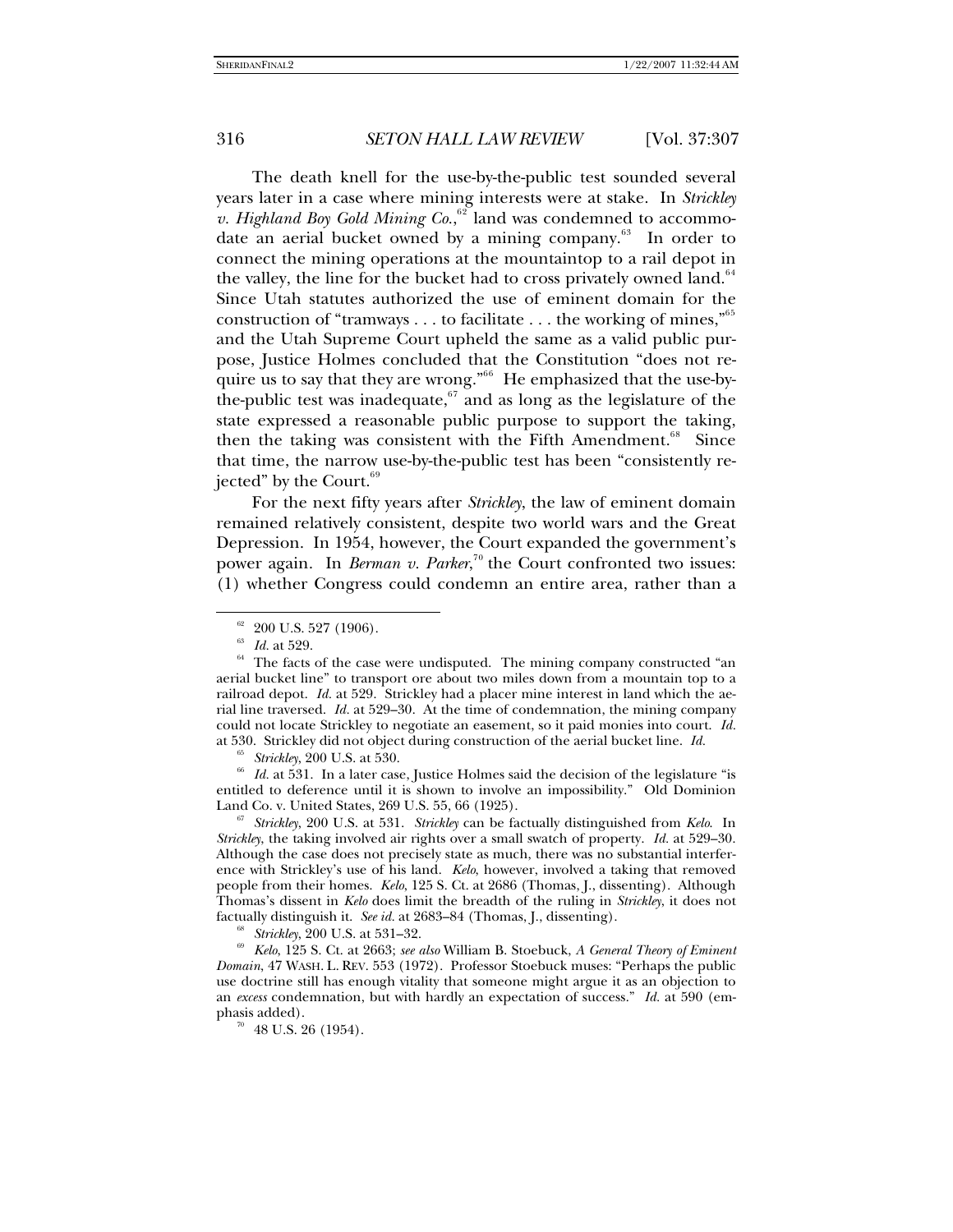specific lot, because the area was blighted; and (2) whether Congress could authorize conveyance of the disgorged property to another pri-vate party for redevelopment.<sup>7[1](#page-10-0)</sup> In *Berman*, there was expert testimony that 64.3% of the houses within the redevelopment area were beyond repair, that 82.2% had no wash basins, and that 83.8% lacked heat.<sup>7[2](#page-10-1)</sup> Berman owned a department store within the redevelopment area.<sup>7[3](#page-10-2)</sup> He objected to the condemnation of his property because it was commercial, whereas the major object of the law was to redevelop residential property.<sup>7[4](#page-10-3)</sup> He also argued that his store was in a state of good repair and not in need of redevelopment.<sup>7[5](#page-10-4)</sup> Berman argued that no public purpose was served by the condemnation of his property, especially since the findings of blight exclusively related to resi-dential property.<sup>7[6](#page-10-5)</sup>

The Court disagreed. Justice Douglas analyzed the case in terms of police powers, and found that it was "fruitless" to define the reach or "outer limits" of police power.<sup>[7](#page-10-6)7</sup> Justice Douglas reasoned that the legislature, not the judiciary, properly determines the public interest

l

 Blighted areas, clearance, replanning, development or redevelopment; tax exemption of improvements; use, ownership, management and control of improvements:

(1) The clearance, replanning, development or redevelopment of blighted areas shall be a public purpose and public use, for which private property may be taken or acquired. Municipal, public or private corporations may be authorized by law to undertake such clearance, replanning, development or redevelopment; and improvements made for these purposes and uses, or for any of them, may be exempted from taxation, in whole or in part, for a limited period of time during which the profits of and dividends payable by any private corporation enjoying such tax exemption shall be limited by law. The conditions of use, ownership, management and control of such improvements shall be regulated by law.

 $\overline{a}$ *Id.* 

<span id="page-10-1"></span><span id="page-10-0"></span> $72$  The federal legislation did not define what constitutes a slum or a blighted area, but it did set forth the meaning of substandard housing. *Id.* at 28 n.1. There are two major issues when condemning blighted zones: (1) the taking of property from one private person and giving it to another; and (2) redevelopment that is not used by the public, like a park or road. Some states, recognizing the issues, specifically provide for use of condemnation to deal with blight. In 1947, some seven years before the *Berman* decision, New Jersey adopted a new constitution which declared that redevelopment of blighted areas is a "public purpose and public use." N.J. CONST. art. VIII, § 3. The section states in full:

<span id="page-10-6"></span><span id="page-10-5"></span><span id="page-10-4"></span><span id="page-10-3"></span><span id="page-10-2"></span>*Id.*

<sup>73</sup>*Berman*, 348 U.S. at 31. 74 *Id*. 75 *Id.*

<sup>76</sup>*Id.*

<sup>77</sup> *Id.* at 32.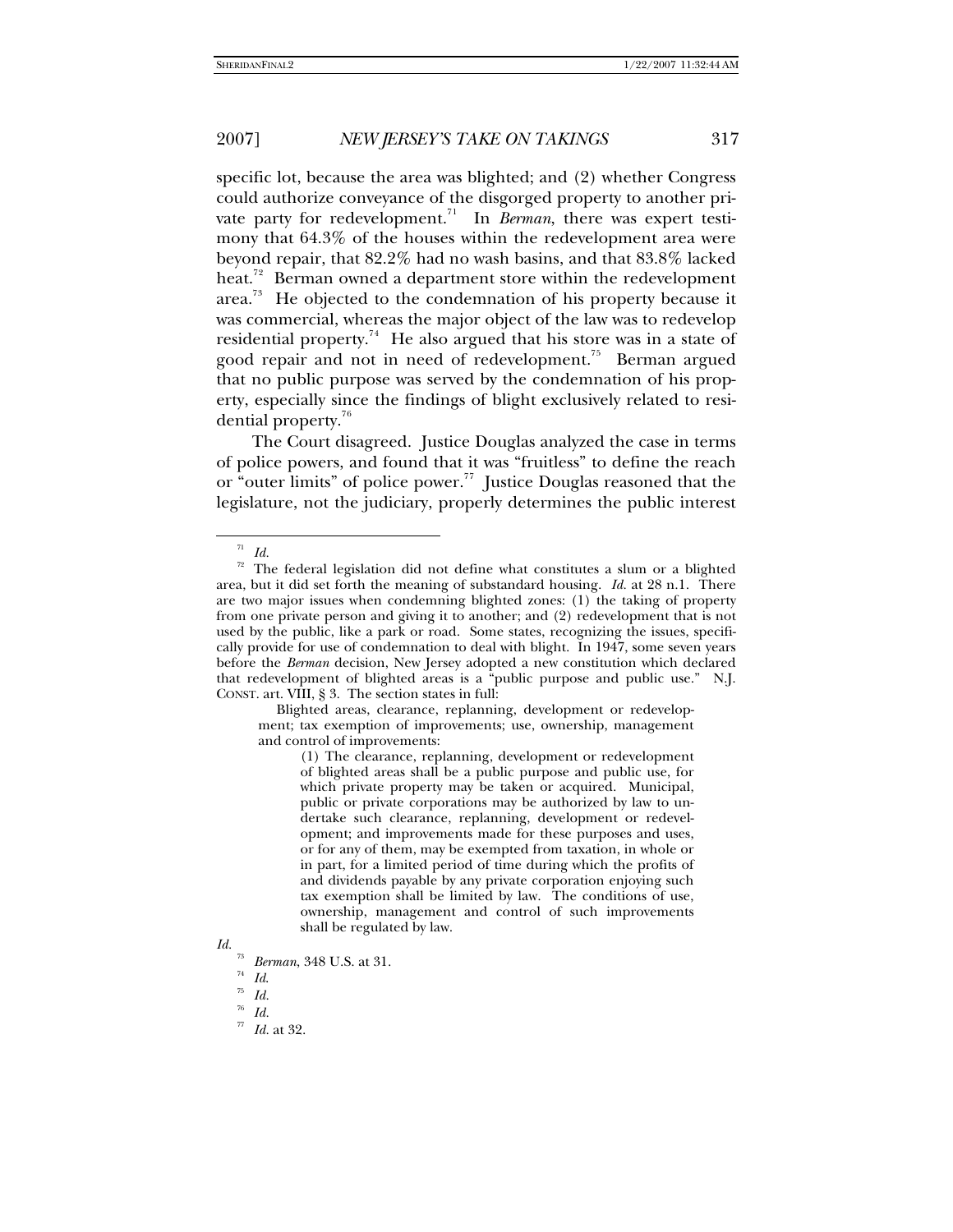and is the guardian of public needs.<sup>7[8](#page-11-0)</sup> The Justice noted that this principle does not have any exceptions, including whether the exer-cise of the power of eminent domain may be employed.<sup>7[9](#page-11-1)</sup> In applying that standard, Justice Douglas noted that Congress decided to attack "blighted parts of the community on an area rather than on a struc-ture-by-structure basis."<sup>8[0](#page-11-2)</sup> Since there were rational planning and health principles supporting the legislative plan, the Court would not second-guess Congress.<sup>8[1](#page-11-3)</sup>

Justice Stevens seized upon *Berman* as the underpinning of the Kelo decision.<sup>8[2](#page-11-4)</sup> He reasoned that the legislature declared a legitimate public purpose and articulated a comprehensive plan of redevelopment. Accordingly, Justice Stevens concluded, as in *Berman*, that the exercise of the power of eminent domain was appropriate.<sup>8[3](#page-11-5)</sup> In other words, the use of condemnation is "coterminous" with the exercise of police powers.<sup>8[4](#page-11-6)</sup> Similarly to *Berman*, the *Kelo* court found that redevelopment need not be on a piecemeal basis, and the Court would defer to the legislature with regard to whether the area must be planned as a whole rather than on a parcel-by-parcel approach.<sup>8[5](#page-11-7)</sup> To the majority, the argument that property cannot be taken in order to convey it to another private party is flawed.<sup>8[6](#page-11-8)</sup> Justice Stevens endorsed Justice Douglas's rationale in *Berman* that Congress determines the public good and may rightfully conclude that "the public end may be . . . better served through an agency of private enter-prise."<sup>8[7](#page-11-9)</sup>

In addition to *Berman*, Justice Stevens relied upon *Hawaii Hous-*ing Authority v. Midkiff<sup>[8](#page-11-10)8</sup> for support.<sup>8[9](#page-11-11)</sup> Justice Stevens opined that *Midkiff* stood for the proposition that eminent domain may be em-

<sup>78</sup> *Id.*

<span id="page-11-1"></span><span id="page-11-0"></span><sup>79</sup> *Berman*, 348 U.S. at 33. Justice Douglas declared that "[o]nce the object is within the authority of Congress, the means by which it will be attained is also for Congress to determine."  $Id$  at 34. Congress to determine." *Id.* at 34.  $\frac{80}{Id}$ .

<span id="page-11-3"></span><span id="page-11-2"></span><sup>&</sup>lt;sup>81</sup> *Id.* at 34–35. Relying on the expert testimony that the entire area needed redesigning in order to assure diversification of uses, Justice Douglas found that "diver-<br>sification in future use is . . . within congressional power." *Id.* at 35.

<span id="page-11-7"></span><span id="page-11-6"></span><span id="page-11-5"></span><span id="page-11-4"></span><sup>&</sup>lt;sup>82</sup> Kelo v. City of New London, 125 S. Ct. 2655, 2673 (2005).<br><sup>83</sup> Id. at 2663. Justice Stevens noted that when reviewing whether a public purpose exists, the Court has "defined that concept broadly, reflecting our longstanding policy of deference to legislative judgments in this field." *Id.*

<sup>&</sup>lt;sup>84</sup> Haw. Hous. Auth. v. Midkiff, 467 U.S. 229, 240 (1984).<br><sup>85</sup> *Kelo*, 125 S. Ct. at 2665.

<span id="page-11-9"></span>

<span id="page-11-8"></span><sup>&</sup>lt;sup>86</sup> *Id.* at 2676.<br><sup>87</sup> *Id.* at 2666 (quoting Berman v. Parker, 348 U.S. 26, 33–34 (1954)).<br><sup>88</sup> *Kelo*, 125 S. Ct. at 2674.

<span id="page-11-11"></span><span id="page-11-10"></span>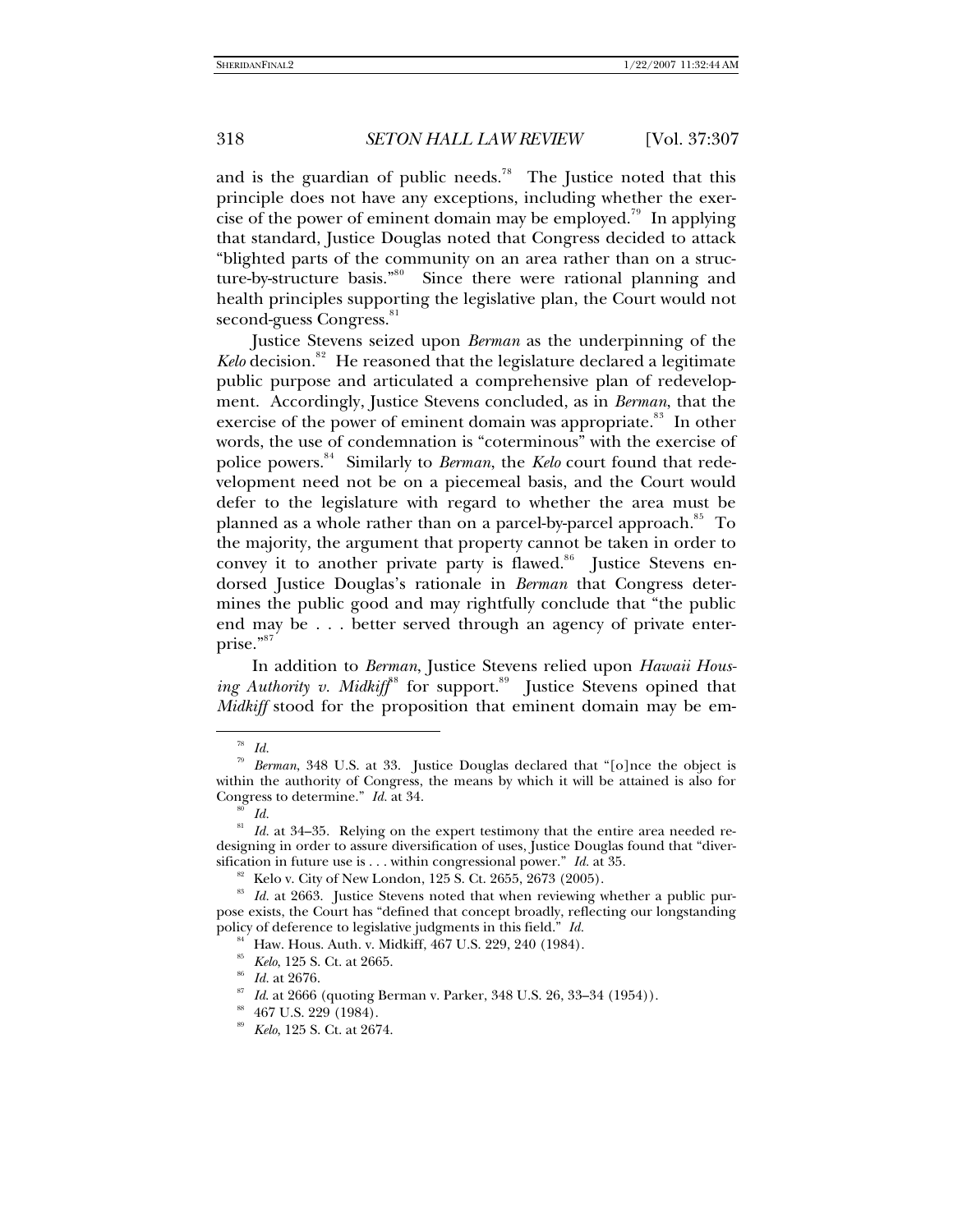ployed liberally as a tool to correct a social wrong.<sup>9[0](#page-12-0)</sup> Midkiff presented very extraordinary facts. The issue was whether the Public Use Clause prohibited the State of Hawaii from taking title in real property from lessors and transferring it to lessees in order to eliminate the concen-tration of fee simple ownership in the State.<sup>9[1](#page-12-1)</sup> Factually, the state and federal government owned forty-nine percent of the land within Hawaii, and another forty-seven percent was owned by seventy-two pri-vate landowners.<sup>9[2](#page-12-2)</sup> The legislature found that such concentration of ownership skewed the real estate market and inflated prices to the detriment of the public.<sup>9[3](#page-12-3)</sup> Accordingly, the legislature enacted a detailed process that required, under certain circumstances, that properties of lessors be expropriated, and that the lessees take fee simple title.<sup>9[4](#page-12-4)</sup> The lessors owned the property on which lessees constructed their dwellings. The lessors would not convey the land to the homeowners, effectively preventing working class persons from acquiring real property. As in *Fallbrook* and *Berman*, there was a comprehensive statutory scheme detailing the reasons for condemnation and a specific statutory scheme to implement the statute. In addition, the statute had a clear public purpose: to correct the manipulation of the real estate prices by an oligopoly.<sup>9[5](#page-12-5)</sup>

Justice O'Connor, writing for the unanimous *Midkiff* Court, found that the public purpose test was satisfied because the statute corrected "the perceived social and economic evils of a land oligop-oly" similar to laws enacted by the original colonies.<sup>9[6](#page-12-6)</sup> In dicta, she further noted that "one person's property may not be taken for the benefit of another private person without a justifying public pur-pose,"<sup>9[7](#page-12-7)</sup> but in her view, the purpose of the Hawaii statute was sufficient to warrant condemnation.

In *Kelo*, Justice Stevens cites *Midkiff* for the proposition that "[i]t is only the taking's purpose, and not its mechanics," that matters in

<span id="page-12-2"></span><span id="page-12-1"></span><span id="page-12-0"></span><sup>&</sup>lt;sup>90</sup>*Id.* at 2661.<br><sup>91</sup> *Midkiff*, 467 U.S. at 232–33.<br><sup>92</sup> *Id.* The concentration of ownership was the remnant of a "feudal land tenure system" that existed for centuries prior to statehood. *Id.* at 232.

<span id="page-12-5"></span><span id="page-12-4"></span><span id="page-12-3"></span>system" that existed for centuries prior to statehood. *Id.* at 232. 93 *Id.* at 244. 94 *Id.* at 233–34. 95 *Compare* Fallbrook Irrigation Dist. v. Bradley, 164 U.S. 112 (1896) (California statute establishing irrigation district), *with* Berman v. Parker, 348 U.S. 26 (1954) (federal statute creating redevelopment area), *and Midkiff*, 467 U.S. 229 (Hawaii law ordaining housing authority).<br><sup>96</sup> *Midkiff*, 467 U.S. at 241–42. In fact, dismantling oligopolies is a "classic exer-

<span id="page-12-7"></span><span id="page-12-6"></span>cise" of police power according to Justice O'Connor. *Id.* at 242.<br><sup>97</sup> *Id.* at 241 (quoting Thompson v. Consol. Gas Corp., 300 U.S. 55, 80 (1937)).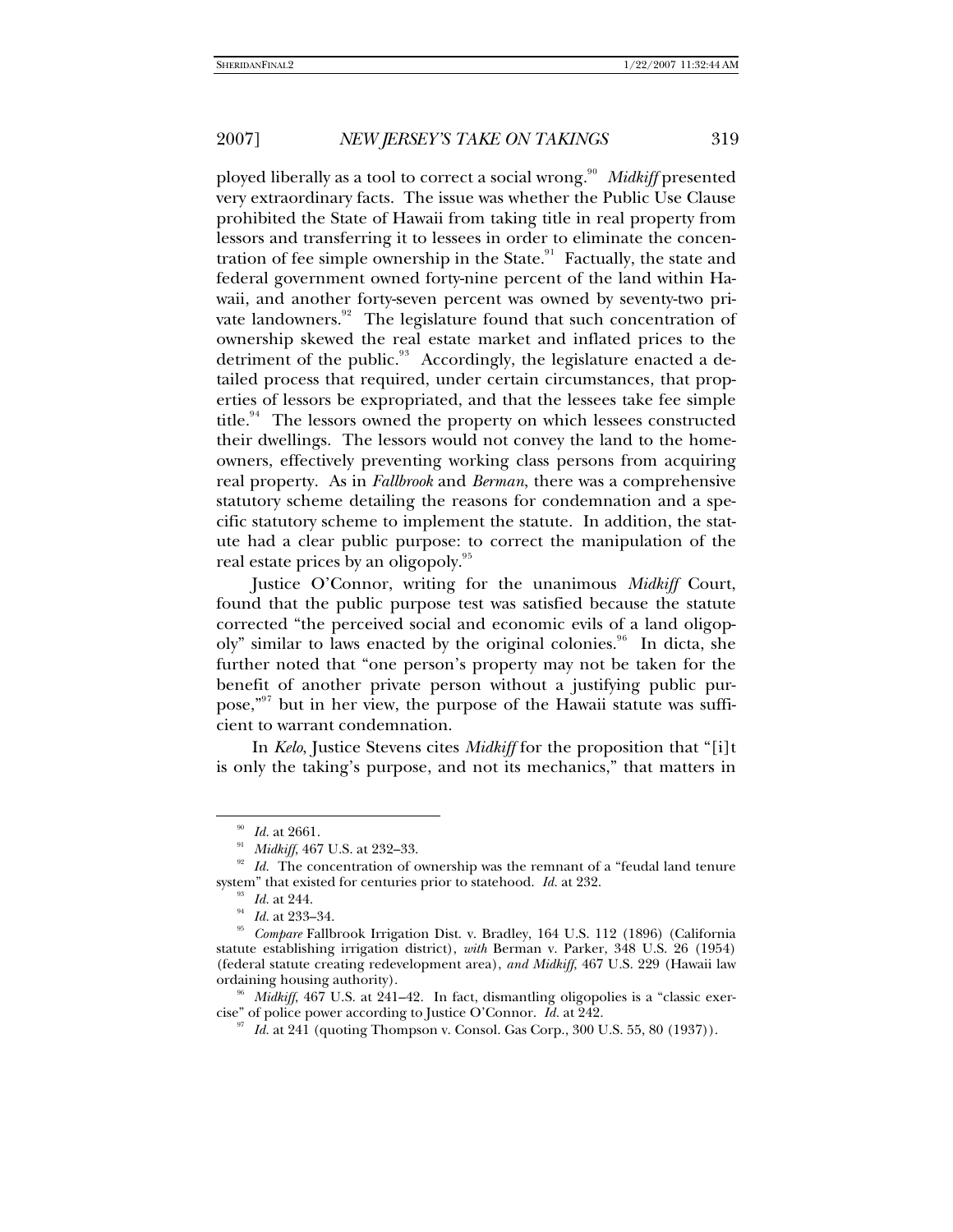determining public use,<sup>9[8](#page-13-0)</sup> and because breaking up a real estate oligopoly is a bona fide public purpose, then condemnation is an appropriate tool to achieve the legislative purpose. Similarly in *Kelo*, because economic development is a permissible public purpose, the condemnation was authorized. In conclusion, Justice Stevens found nothing inconsistent in allowing government to condemn property for the purpose of economic development so long as it is pursuant to "a comprehensive redevelopment plan" which, by its very terms, contemplates that "the legal rights of all interested parties" would be considered.<sup>[9](#page-13-1)9</sup>

The majority found no reason to impose a new standard to deal with economic development takings. In fact, the Court rebuffed two tests proffered by petitioners: a bright line test and a heightened scrutiny test. The bright line test simply prohibits property from being taken for economic development purposes, while the heightened scrutiny test requires that the condemning authority show with reasonable certainty that the public benefit will occur. $100$  $100$  $100$  The majority cast aside a bright line test because there is "no principled way of dis-tinguishing economic development from [other takings]."<sup>[1](#page-13-3)01</sup> The majority also dismissed the heightened level of review (reasonable certainty that public benefits would in fact occur), believing that it would impede redevelopment because "judicial approval" would be postponed until success of a project becomes likely. $^{102}$  $^{102}$  $^{102}$  To the majority, the only recourse for the petitioners and future property owners evicted for economic development purposes lies with the legislature, which has the authority to curtail the use of eminent domain by stat- $ute.<sup>103</sup>$  $ute.<sup>103</sup>$  $ute.<sup>103</sup>$ 

#### *D. Justice Kennedy's Concurrence*

Justice Kennedy's concurring opinion states that a taking may be justified so long as there is a rational relationship between the public purpose and the property seized. In other words, Justice Kennedy argues that a taking should be upheld as consistent with the Public Use Clause of the Fifth Amendment so long as it is rationally related

<sup>98</sup> Kelo v. City of New London, 125 S. Ct. 2655, 2664 (2005) (quoting *Midkiff*, 467

<span id="page-13-5"></span>

<span id="page-13-4"></span><span id="page-13-3"></span><span id="page-13-2"></span><span id="page-13-1"></span><span id="page-13-0"></span>U.S. at 244).<br><sup>99</sup> *Id.* at 2668.<br><sup>100</sup> *Id.* at 2665.<br><sup>102</sup> *Id.* at 2668.<br><sup>102</sup> *Id.* (stating that "nothing in our opinion precludes any State from placing fur-<br><sup>103</sup> *Id.* (stating that "nothing in our opinion preclude ther restrictions on its exercise of the takings power").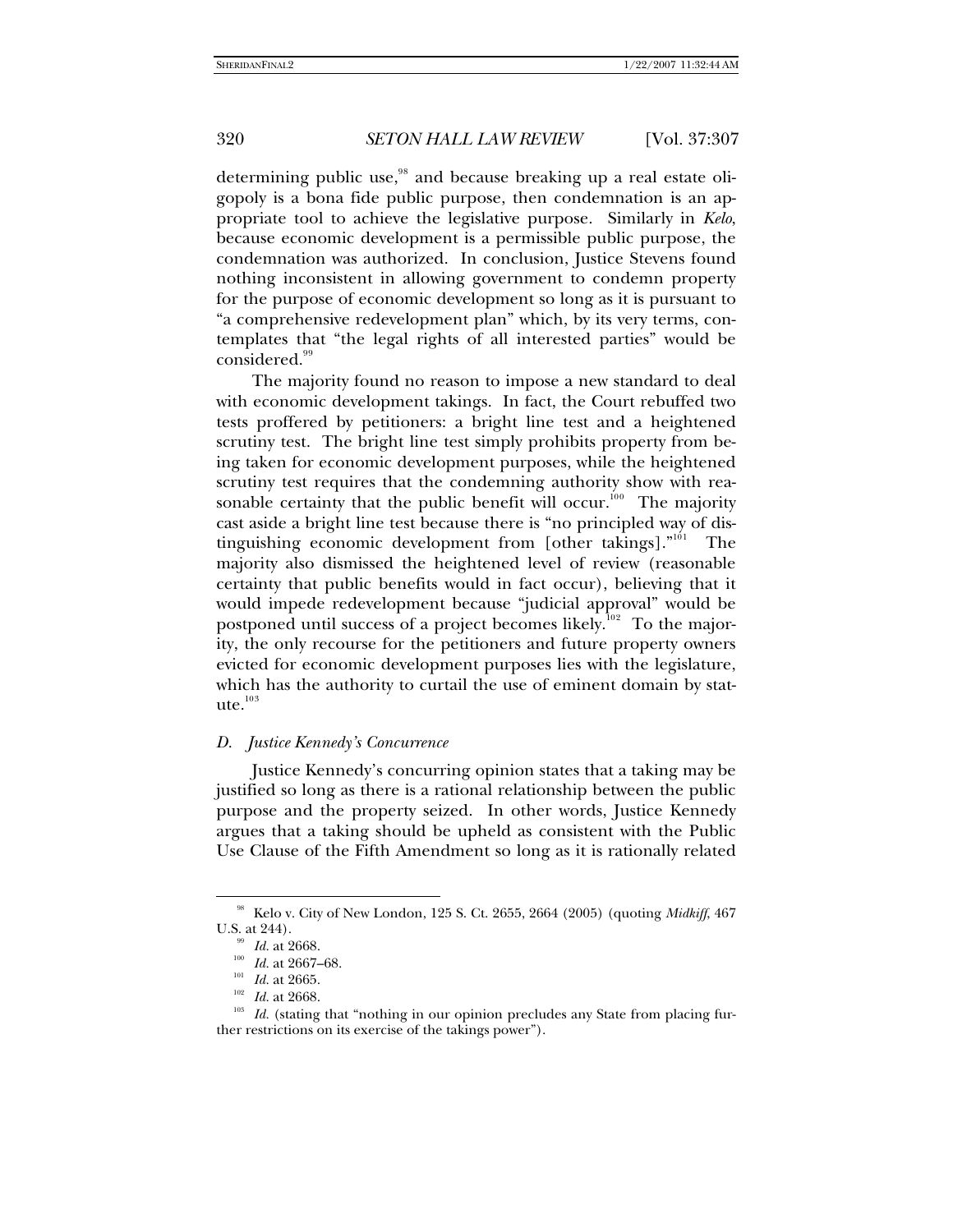to the stated public purpose.<sup>10[4](#page-14-0)</sup> The Justice acknowledges that a taking should be struck down if it is clearly intended to favor a particular private party over another, or only an incidental public benefit exists. In those instances, Justice Kennedy would find that no rational relationship existed between the taking and the public use. To Justice Kennedy, economic development taking should be subject to the same test as economic regulations under the Due Process and Equal Protection Clauses: the rational relationship test. To him, this test would protect against arbitrary governmental action.

Justice Kennedy's opinion seemingly responded to the dissent of three members of the Connecticut Supreme Court, who opined that a higher scrutiny test should be applied to economic development takings. According to their view, the government had the burden of proving by "clear and convincing" evidence that a public benefit existed, which would be something more than an undocumented in-tangible benefit.<sup>10[5](#page-14-1)</sup> Justice Kennedy's analysis rejects this higher level of scrutiny.<sup>10[6](#page-14-2)</sup> Comparing the standard of the dissenting Connecticut justices to Justice Kennedy's standard, the takings in *Kelo* would be void in the former instance, but employing Justice Kennedy's more relaxed standard, the takings would be upheld.

#### *E. Justice O'Connor's Dissent*

l

The dissenters, rallying to preserve private property rights, did not mince words in their bitter criticism of the majority's reasoning. Justice O'Connor found that intangible or incidental public benefits often associated with economic development, such as increased tax revenues, more jobs, and improved aesthetics, are insufficient predi-cates to justify condemnation.<sup>10[7](#page-14-3)</sup> To say otherwise is to "wash out any distinction between private and public use of property—and thereby effectively to delete the words 'for public use' from the Takings Clause of the Fifth Amendment."<sup>10[8](#page-14-4)</sup> Quoting Alexander Hamilton and James Madison in her defense of private property rights, Justice O'Connor declared that the public use requirement of the Fifth Amendment imposes a basic limitation on the government.<sup>10[9](#page-14-5)</sup> In her

<span id="page-14-1"></span><span id="page-14-0"></span><sup>&</sup>lt;sup>104</sup> Kelo, 125 S. Ct. at 2669 (Kennedy, J., concurring).<br><sup>105</sup> Kelo v. City of New London, 843 A.2d 500, 588 (Zarella, J., concurring in part and dissenting in part).

<span id="page-14-5"></span><span id="page-14-4"></span><span id="page-14-3"></span><span id="page-14-2"></span><sup>&</sup>lt;sup>106</sup> *Kelo*, 125 S. Ct. at 2669 (Kennedy, J., concurring).<br><sup>107</sup> *Id.* at 2675 (O'Connor, J., dissenting). Justice O'Connor states in part that "the trouble with economic development takings is that private benefit and incidental public benefit are . . . merged . . . . "  $Id$  at 2675 (O'Connor, J., dissenting).

<sup>&</sup>lt;sup>108</sup> *Id.* at 2671 (O'Connor, J., dissenting).<br><sup>109</sup> *Id.* at 2672 (O'Connor, J., dissenting). Hamilton believed that one of the great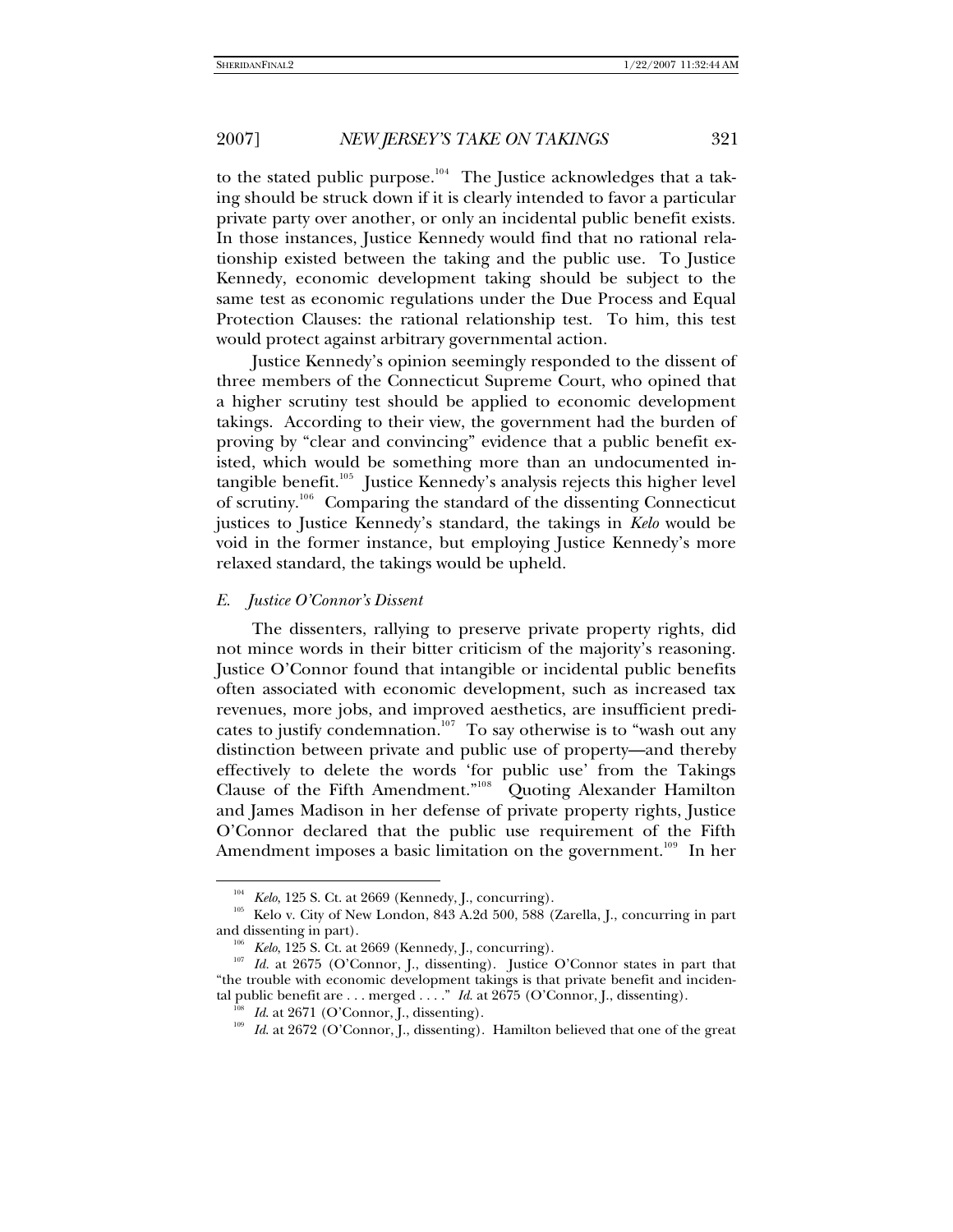-

322 *SETON HALL LAW REVIEW* [Vol. 37:307

view, private property rights prevail over eminent domain unless the condemnation fits within one of three categories of takings. $110$  $110$ 

The three categories of takings are harmonious with the Public Use Clause. Two of the three areas are uncontroversial. First, the sovereign may take private property for public ownership for such things as roads.<sup>[1](#page-15-1)11</sup> Second, the sovereign may transfer private property from one person to another private party, so long as the property is used by the public, such as with common carriers like railroads and with public utilities like water, gas, and electric companies. $^{112}$  $^{112}$  $^{112}$  The third category is novel: the sovereign may take private property if "the extraordinary, precondemnation use of the targeted property inflict[s] affirmative harm on society."11[3](#page-15-3) *Berman* and *Midkiff* fall within this third category. In *Berman*, the harm was blight resulting from "extreme poverty," and in *Midkiff* it was an oligopoly emanating from the "extreme wealth" of a few to the detriment of the public at  $large.<sup>114</sup>$  $large.<sup>114</sup>$  $large.<sup>114</sup>$ 

Having established the extraordinary-harm-to-the-public standard, Justice O'Connor viewed the broad language in *Berman* and *Midkiff* as "errant."<sup>11[5](#page-15-5)</sup> She declared that the language, which states that the "public use requirement is coterminous with the scope of a sovereign's police powers," was unnecessary to decide those cases.<sup>11[6](#page-15-6)</sup> She explained that the language was not "put to a constitutional test," and *Kelo* demonstrated why the "police power and 'public use' cannot always be equated."<sup>11[7](#page-15-7)</sup> In short, Justice O'Connor's analysis distinguished *Berman* and *Midkiff* on the extraordinary-harm-to-the-public theory and limited them by declaring some of the key language to be

- 
- 

aims of government is to secure property of citizens. *Id*. (O'Connor, J., dissenting). Similarly, Madison wrote a "just government" is one "which *impartially* secures to every man, whatever is his *own.*" *Kelo*, 125 S. Ct. at 2677 (quoting James Madison, *Property*, NAT'L GAZETTE, Mar. 29, 1792, *reprinted in* 14 PAPERS OF JAMES MADISON 266

<span id="page-15-0"></span><sup>(</sup>R. Rutland et al. eds., 1983)).<br><sup>110</sup> *Id.* at 2673 (O'Connor, J., dissenting).

<span id="page-15-3"></span><span id="page-15-2"></span><span id="page-15-1"></span><sup>&</sup>lt;sup>111</sup> *Id.* (O'Connor, J., dissenting).<br><sup>112</sup> *Id.* (O'Connor, J., dissenting).<br><sup>113</sup> *Id.* at 2674 (O'Connor, J., dissenting).<br><sup>114</sup> *Id.* (O'Connor, J., dissenting). Justice O'Connor's social harm standard is novel. There does not appear to be a case or legal scholar who has analyzed *Berman* or *Midkiff* in such a fashion prior to this decision.<br><sup>115</sup> *Kelo*, 125 S. Ct. at 2675 (O'Connor, J., dissenting). Justice O'Connor authored

<span id="page-15-7"></span><span id="page-15-6"></span><span id="page-15-5"></span><span id="page-15-4"></span>the majority opinion in *Midkiff*. The recharacterization of the language of that case as "errant" suggests that Justice O'Connor has reconsidered her position with regard to private property rights and the government's ability to disgorge them.<br> $^{116}$  *Id.* at 2676 (O'Connor, J., dissenting).

<sup>&</sup>lt;sup>117</sup> *Id.* at 2675 (O'Connor, J., dissenting).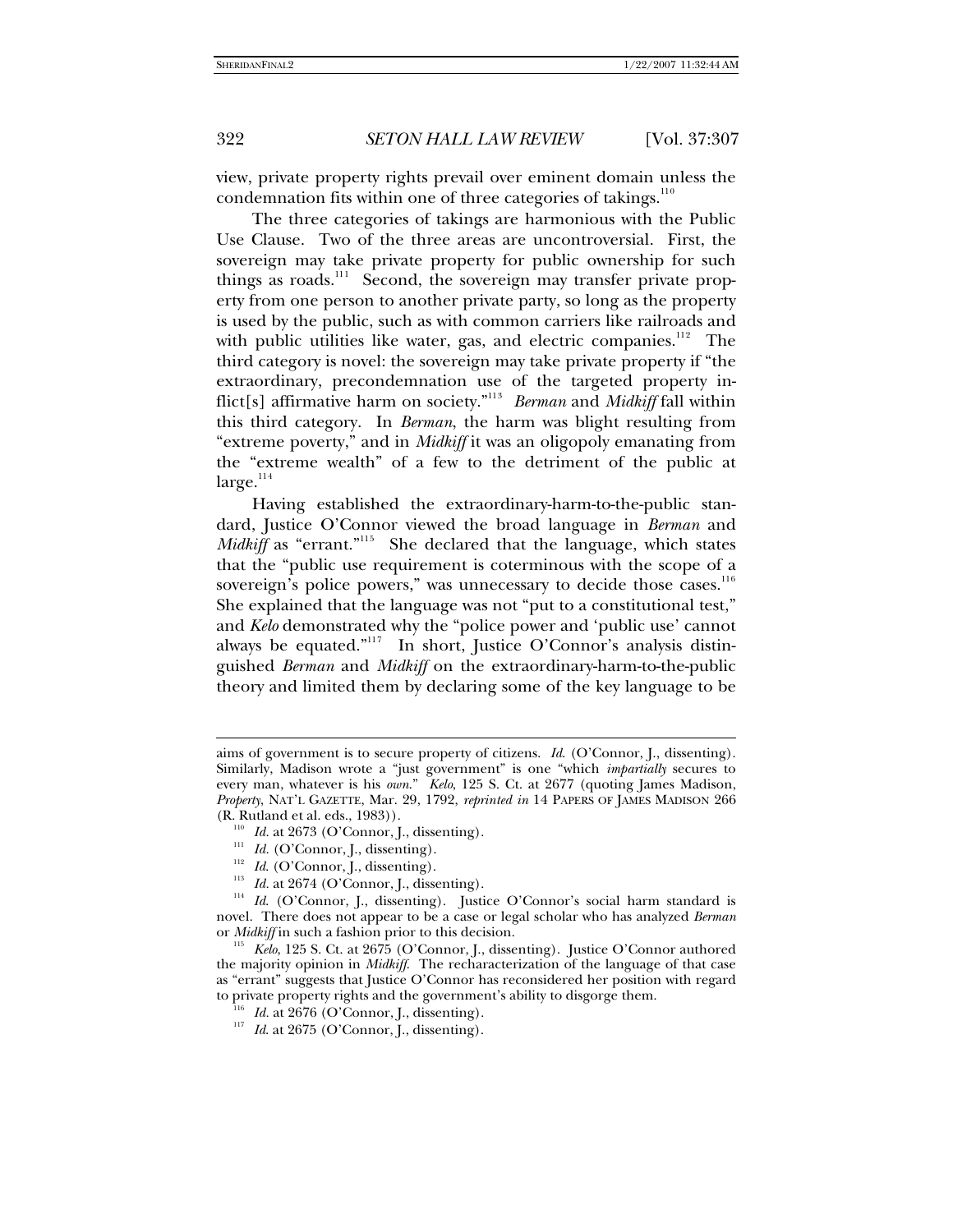"errant" and "unnecessary."<sup>11[8](#page-16-0)</sup> In short, according to Justice O'Connor, economic development takings, without a showing of extraordinary harm, cannot withstand constitutional protection afforded property owners.

#### *F. Justice Thomas's Dissent*

Where Justice O'Connor attempted to distinguish the case law upon which the majority relied, Justice Thomas concluded that the case law should be reconsidered. He recommended that the Public Use Clause cases be revisited and that the Court return to the standard "that the government may take property only if it actually uses or gives the public a legal right to use the property."<sup>11[9](#page-16-1)</sup> He viewed the public use phrase as an expressly enumerated liberty which limits the authority of government over the individual. $^{120}$  $^{120}$  $^{120}$  This liberty is on par with other individual rights secured by the Fifth Amendment (e.g., double jeopardy, the right against self-incrimination, and due process of law). As such, Justice Thomas argued that the Court should not construe "public use" in a manner that undermines private property rights by interpreting the clause broadly. Accordingly, Justice Tho-

l

<span id="page-16-2"></span> Justice Thomas saw no alternative for cases like *Berman* and *Midkiff* but to reconsider them. He argued that the public purpose test, as enunciated in those cases, "cannot be applied in a principled manner" because "no coherent principle limits what could constitute a valid public use." *Id.* at 2686 (Thomas, J., dissenting). Accordingly, the cited precedent in *Kelo* obliterates an enumerated right of an individual against government interference. *Id*. (Thomas, J., dissenting). 120 *See id.* at 2678 (Thomas, J., dissenting).

<span id="page-16-1"></span><span id="page-16-0"></span><sup>&</sup>lt;sup>118</sup> *Id.* (O'Connor, J., dissenting).<br><sup>119</sup> *Id.* at 2686 (Thomas, J., dissenting). Revisiting the early case law is appropriate in Justice Thomas's view because prior holdings could have been more narrowly drawn in a manner consistent with the used-by-the-public test. For example, regarding the Supreme Court decision in Fallbrook Irrigation Dist. v. Bradley, 164 U.S. 112 (1896) (fitting within the public purpose test (to cultivate arid lands)), Justice Thomas argued for the used-by-the-public test because "similarly situated members of the public . . . had a right to use it." *Kelo*, 125 S. Ct. at 2683 (Thomas, J., dissenting). Similarly, in Strickley v. Highland Boy Gold Mining Co., 200 U.S. 527 (1906), which upheld a taking to construct an aerial bucket, the use fell within the used-by-thepublic test because "the plaintiff [was] a carrier for itself and others" and therefore, it was for a protected class. *Kelo*, 125 S. Ct. at 2684 (Thomas, J., dissenting) (quoting *Strickley*, 200 U.S. at 531–32). In addition, Justice Thomas argued that the case establishing that the courts will defer to a legislature in determining public purpose should have been decided on the used-by-the-public test. *Id.* at 2679 (Thomas, J., dissenting). In United States v. Gettysburg Electric Railway Co., 160 U.S. 668 (1896), the issue was whether the government could condemn land for the purpose of building a battlefield memorial. Since the government was actually using the property, there was no need for the Court to gratuitously add that "when the legislature has declared the use or purpose to be a public one, its judgment will be respected by the courts, unless the use be palpably without reasonable foundation." *Kelo*, 125 S. Ct. at 2684 (Thomas, J. dissenting) (quoting *Gettysburg Elec. Ry.* 160 U.S. at 680).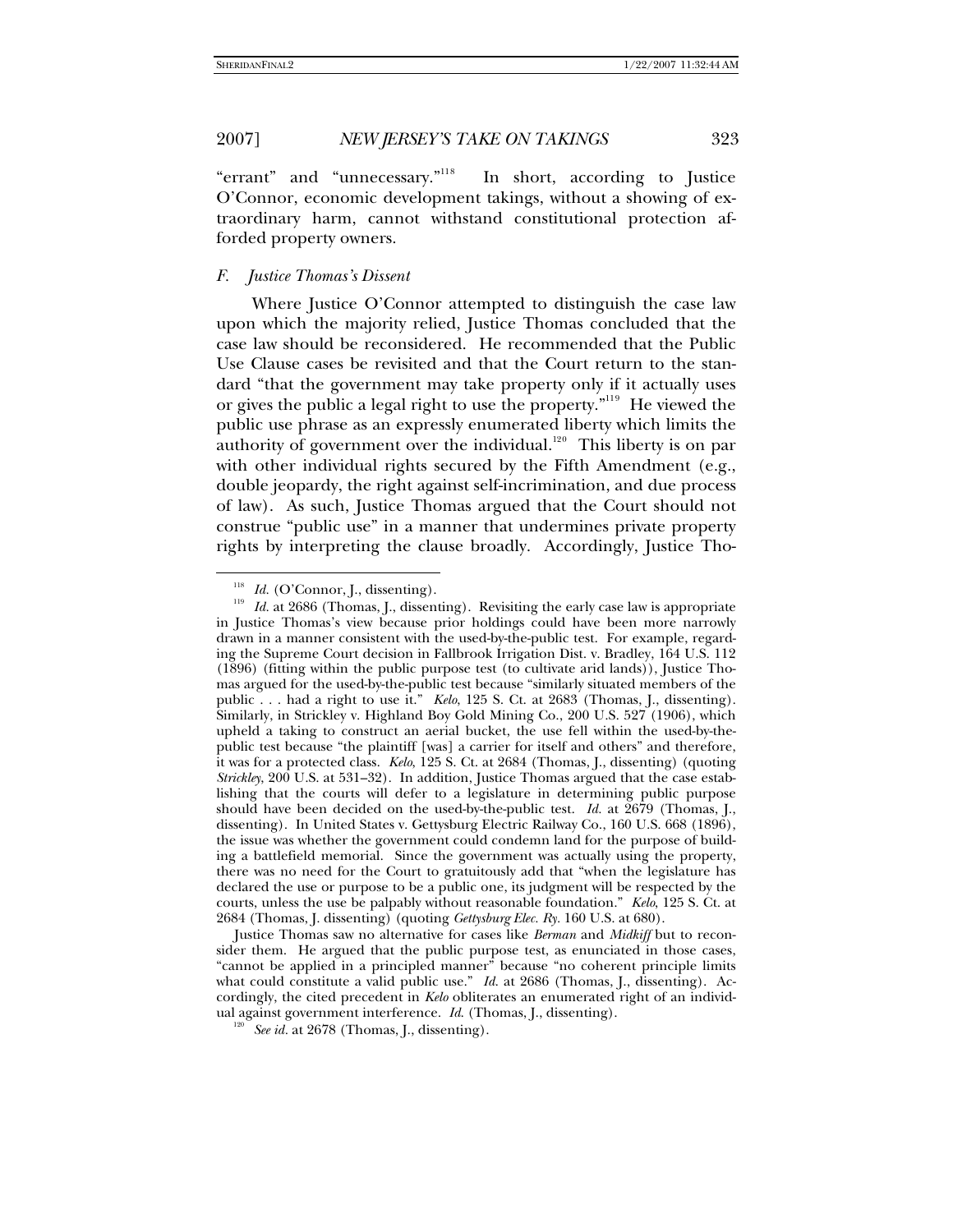mas concluded that the Court should not defer to the legislative findings of what constitutes a "public use" when an enumerated right of an individual is at stake because the courts have long been recognized by the public as the protectors of enumerated rights.

The *Kelo* decision has triggered a groundswell of opposition. In one way, it is difficult to understand the outcry because the public has long supported policies to rejuvenate our cities. On the other hand, the thought that some bureaucrat may unilaterally dispossess homeowners of their property is rather unsettling. As a result, Congress has conducted hearings on the decision. In early November 2005, the House of Representatives passed a bill that prohibited the use of federal funds on any projects where property is condemned for eco-nomic development purposes.<sup>[1](#page-17-0)21</sup> Hence, there may be a legislative solution. However, since condemnation is primarily a tool of state and local government, it is worthwhile to review the laws and policies in New Jersey, which is a microcosm of most of the industrialized states.

#### II. *KELO*'S APPLICATION TO NEW JERSEY EMINENT DOMAIN

#### *A. New Jersey Condemnation*

New Jersey is often considered a bedroom community for those working in New York City and Philadelphia. It is the most densely populated state in the country, at  $1165$  persons per square mile.<sup>1[2](#page-17-1)2</sup> The population is denser than India (914 persons per square mile) and Japan (8[3](#page-17-2)5 persons per square mile). $^{123}$  According to some planners, New Jersey may be the "first fully built-out state in the coun-try."<sup>12[4](#page-17-3)</sup> It stands to reason that in New Jersey, as large tracts of land capable of development dwindle, there will be increasing pressure to redevelop the state's deteriorated industrial areas. Developers are already interested, and cities including Newark, Bayonne, Camden, Perth Amboy, and Asbury Park all have redevelopment areas. Developers often require the assistance of the government, through eminent domain, to assemble the land necessary for a redevelopment project. Accordingly, the impact of the *Kelo* decision on New Jersey will be almost immediate.

<span id="page-17-3"></span><span id="page-17-2"></span><span id="page-17-1"></span><span id="page-17-0"></span><sup>&</sup>lt;sup>121</sup> See Private Property Rights Protection Act of 2005, H.R. 4128, 109th Cong. (2005).

 <sup>122</sup> Gertner, *supra* note 5, at 46, 52. 123 *Id.*

<sup>124</sup> *Id.*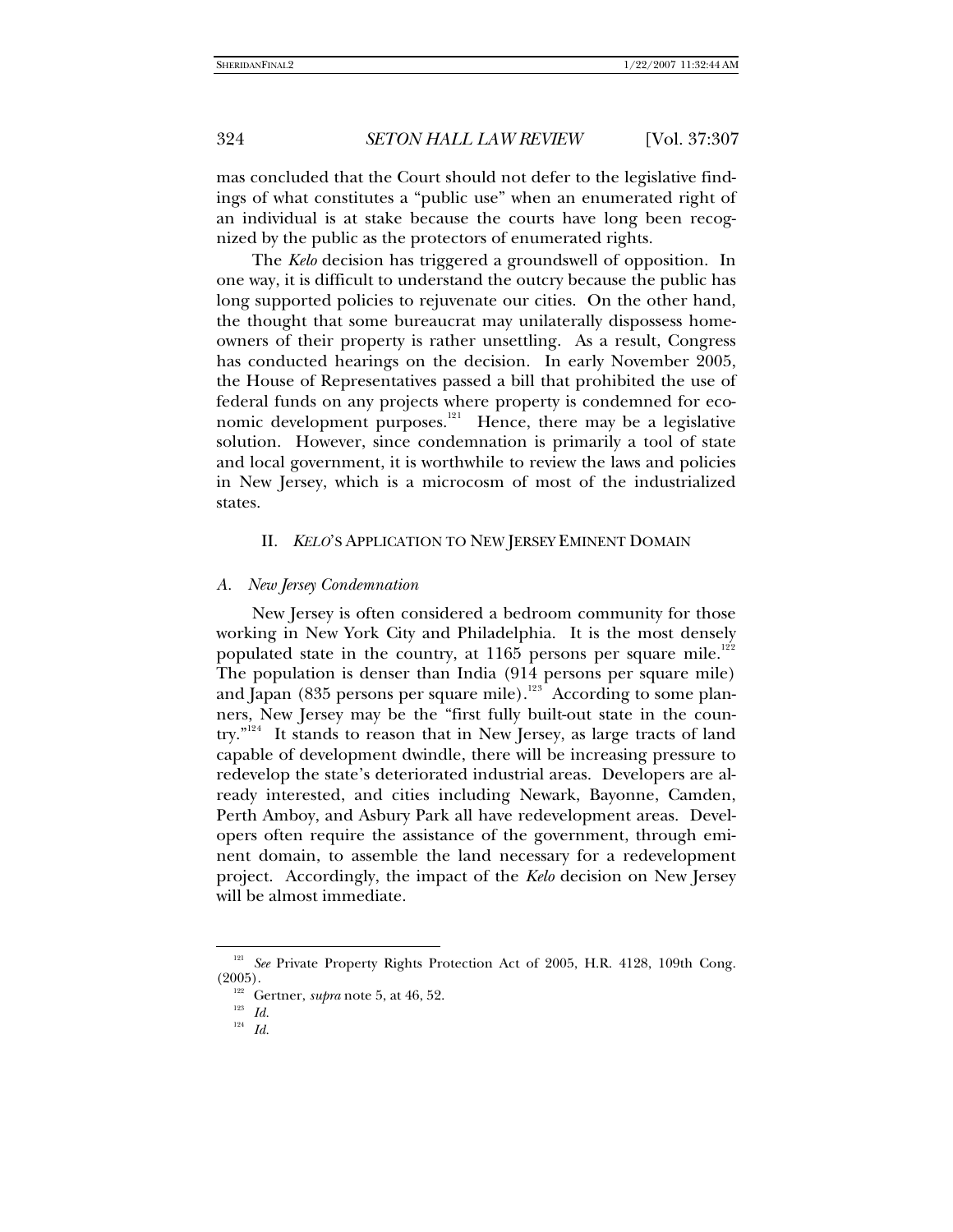#### *B. New Jersey Law Pre-*Kelo

Similar to the federal Constitution, the New Jersey Constitution provides that "private property shall not be taken for public use with-out just compensation."<sup>12[5](#page-18-0)</sup> Unlike the United States Constitution, New Jersey's constitution specifically provides that the redevelopment of blighted areas is "a public purpose and public use, for which pri-vate property may be taken or acquired."<sup>12[6](#page-18-1)</sup> Prior to *Kelo*, the case law liberally authorized the use of eminent domain. In fact, legal practice books did not even pay lip service to a narrow reading of public use. The law was so well-settled that the practice series merely stated "that full payment [must] be made for any private property taken for a *public purpose*."12[7](#page-18-2)

In New Jersey, the right of the government to take property in furtherance of the common good is beyond peradventure. In 1938, New Jersey Supreme Court Justice Heher declared that the public welfare was of "prime importance," and the squelching of property rights was "a negligible loss" considering the benefit to the commu-nity.<sup>12[8](#page-18-3)</sup> More specifically, he stated:

The state possesses the inherent authority—it antedates the constitution—to resort, in the building and expansion of its community life, to such measures as may be necessary to secure the essential common material and moral needs. The public welfare is of prime importance; and the correlative restrictions upon individual rights—either of person or of property are incidents of the social order, considered a negligible loss compared with the resul-

<span id="page-18-2"></span>

<span id="page-18-0"></span><sup>&</sup>lt;sup>125</sup> N.J. CONST. art. I, § 20. Section 20 states: "Private property shall not be taken for public use without just compensation. Individuals or private corporations shall not be authorized to take private property for public use without just compensation first made to the owners." *Id.* 126 N.J. CONST. art. VIII, § 3. This provision states that development of a blighted

<span id="page-18-1"></span>area is a public use and public benefit:

The clearance, replanning, development or redevelopment of blighted areas shall be a public purpose and public use, for which private property may be taken or acquired. Municipal, public or private corporations may be authorized by law to undertake such clearance, replanning, development or redevelopment; and improvements made for these purposes and uses, or for any of them, may be exempted from taxation, in whole or in part, for a limited period of time during which the profits of and dividends payable by any private corporation enjoying such tax exemption shall be limited by law. The conditions of use, ownership, management and control of such improvements shall be regulated by law.

*Id.* <br> $^{127}$  35 N.J. PRACTICE § 10.1 (1999) (emphasis added).

<span id="page-18-3"></span><sup>&</sup>lt;sup>128</sup> Mansfield & Swelt Inc. v. Town of W. Orange, 198 A. 225, 229 (N.J. 1938); Wilson v. City of Long Branch, 142 A.2d 837, 843 (N.J. 1958).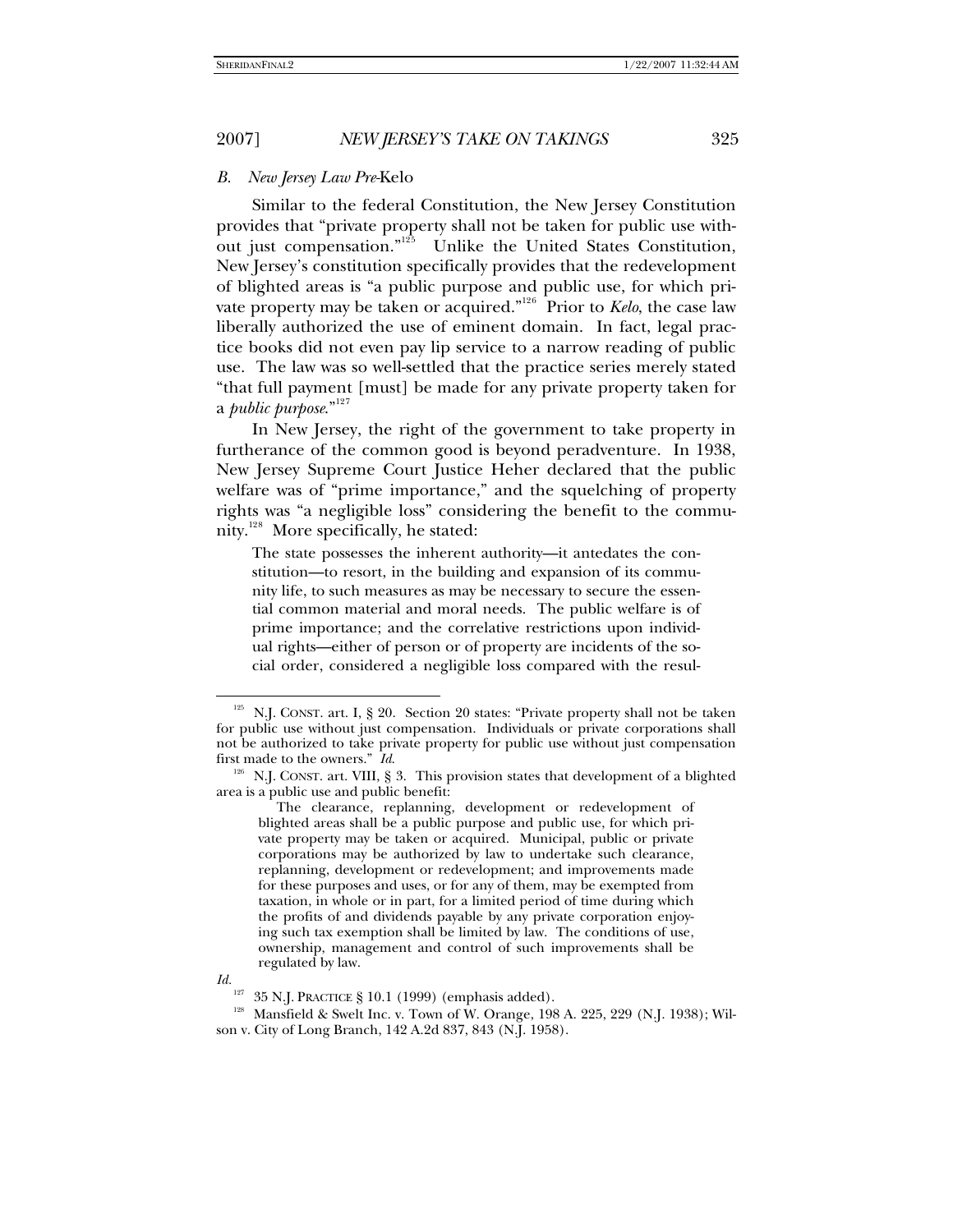l

### 326 *SETON HALL LAW REVIEW* [Vol. 37:307

tant advantages to the community as a whole. $129$  $129$ 

Obviously, in accord with this broad language, New Jersey adopted the liberal view of what constitutes public use.<sup>13[0](#page-19-1)</sup>

In light of this statement, New Jersey courts have not dwelled on the different tests for defining public use. The last time it was at issue was in the mid-[1](#page-19-2)950s, in *County of Essex v. Hindenlang*.<sup>131</sup> In that matter, Judge Goldmann of the Appellate Division analyzed the narrow and liberal tests for determining public use.<sup>13[2](#page-19-3)</sup> Rejecting the narrow view, he concluded that Essex County may condemn land to construct a parking lot next to county buildings because the use "is clearly for the public benefit, to the public advantage, and has public utility."<sup>1[3](#page-19-4)3</sup> Interestingly, however, the decision did not require this analysis because the county was the developer of the lot. Hence, the taking would have aptly fit within the narrower test.

In general terms, New Jersey eminent domain law can be summarized as follows: "[T]he individual must bow to the public welfare and accept just compensation for his deprivation."<sup>13[4](#page-19-5)</sup> Public use is satisfied when the taking "tends to enlarge resources, increase the industrial energies and . . . manifestly contribute[s] to the general wel-

. . .

<span id="page-19-3"></span><span id="page-19-2"></span><span id="page-19-1"></span><span id="page-19-0"></span><sup>&</sup>lt;sup>129</sup> Mansfield & Swelt, 198 A. at 229; Wilson, 142 A.2d at 843.<br><sup>130</sup> *See Wilson*, 142 A.2d at 844–45; N.J. Hous. & Mortgage Fin. Agency v. Moses, 521 A.2d 1307, 1311 (N.J. Super. Ct. App. Div. 1987); Tide-Water Co. v. Coster, 18 N.J. Eq. 518 (1866).<br>
<sup>131</sup> 114 A.2d 461 (N.J. Super. Ct. App. Div. 1955).

<sup>&</sup>lt;sup>132</sup> Judge Goldmann defined the narrow and liberal tests as:

Courts dealing with problems of eminent domain have generally been reluctant to define the phrase "public use." . . . [T]hey have recognized that the phrase "is incapable of a precise and comprehensive definition of universal application."

Judicial attempts to describe the subjects to which the expression "public use" would apply have proceeded on two different theories. One theory of "public use" limits its application to "use by the public"—public service or employment. . . .

Courts that take the broader and more liberal view in sustaining public rights at the expense of property rights hold that "public use" is synonymous with "public benefit," "public advantage" or "public utility."

<span id="page-19-4"></span>*Id.* at 466–67 (citations omitted). 133 *Id.* at 468; *see also* Albright v. Sussex County Lake & Park Comm'n., 57 A. 398, 400 (N.J. 1904); State v. Totowa Lumber & Supply Co., 232 A.2d 655, 660 (N.J. Super. Ct. App. Div. 1967) (wherein the court permitted taking of land for an access route which served a single private landowner).

<span id="page-19-5"></span><sup>&</sup>lt;sup>134</sup> See Wilson v. City of Long Branch, 142 A.2d 837, 843, 856–57 (N.J. 1958) (although property owners showed that their homes were in good repair, they were still subject to declaration of blight).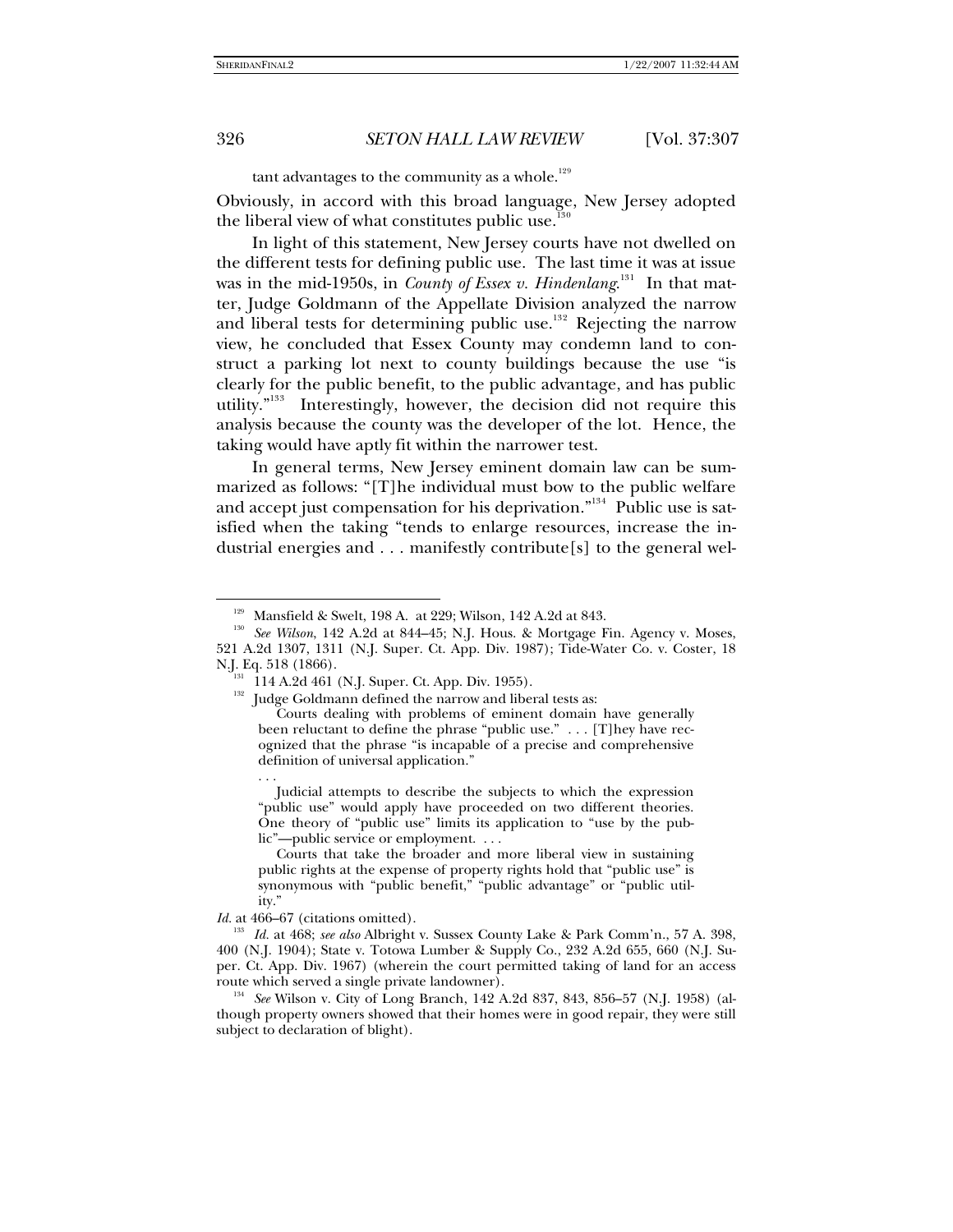fare."<sup>13[5](#page-20-0)</sup> The reach of the government is so long that the Appellate Division upheld the Housing and Mortgage Finance Agency's taking of a property for development of a shopping center on behalf of a private developer on the basis that the shopping center was a sup-porting facility to its statutory purpose of home construction.<sup>13[6](#page-20-1)</sup>

In fact, it can be argued that in New Jersey the right of the sovereign to take property is upheld unless there is some showing of bad faith. Generally, courts will not interfere with a decision to use emi-nent domain in the absence of "fraud, bad faith or manifest abuse."<sup>13[7](#page-20-2)</sup> For example, in *Casino Reinvestment Development Authority v. Banin*,<sup>13[8](#page-20-3)</sup> the Superior court set aside a condemnation by the Casino Reinvestment Development Authority ("CRDA") in furtherance of a casino hotel project by Trump Properties. $^{\rm 139}$  $^{\rm 139}$  $^{\rm 139}$  The condemned property abutted a 360-room hotel project, and the property was allegedly to be used for parking and open space. But the agreement entered between the CRDA and Trump Properties was not so definite. The court found that the agreement was ambiguous because Trump Properties could, under certain circumstances, use the condemned area for other purposes in the future. $140$  $140$  The court held that the only reasonable conclusion was that the condemnation was to convey the land to Trump Properties without a sound governmental reason. The court held that a condemnation will be set aside if it is commenced "for an apparently valid public purpose, but the real purpose is otherwise."<sup>[1](#page-20-6)41</sup>

Similarly, in *Borough of Essex Fells v. Kessler Institute for Rehabilita-*tion, <sup>14[2](#page-20-7)</sup> Judge Fuentes of the Superior court ruled that a taking may be set aside if the municipality acted in bad faith or acted "with a furtive design . . . or ill will."14[3](#page-20-8) In *Borough of Essex Fells*, the condemnation of land for use as a public park was set aside when the real purpose was shown to be an attempt by the condemnor to exclude development

<span id="page-20-0"></span><sup>&</sup>lt;sup>135</sup> Twp. of W. Orange v. 769 Assocs., 800 A.2d 86, 91 (N.J. 2002) (quoting JULIUS L. SACKMAN, 2A NICHOLS' THE LAW OF EMINENT DOMAIN § 7.02 (3d ed. 1990)).

<span id="page-20-1"></span> $^{136}$  N.J. Hous. & Mortgage Fin. Agency v. Moses, 521 A.2d 1307, 1311 (N.J. Super. Ct. App. Div. 1987) (dismissed on procedural grounds). There was no comprehen-

<span id="page-20-5"></span><span id="page-20-4"></span><span id="page-20-3"></span><span id="page-20-2"></span><sup>&</sup>lt;sup>137</sup> 769 Assocs., 800 A.2d. at 90.<br><sup>138</sup> 727 A.2d 102 (N.J. Super. Ct. Law Div. 1998).<br><sup>139</sup> *Id.* at 109.<br><sup>140</sup> *Id.* at 110.<br><sup>141</sup> *Id.* at 103; *see also* City of Atl. City v. Cynwyd Invs., 689 A.2d 712, 721 (N.J. 1997).<br> $1^{142}$  673 A.2d 856 (N.J. Super. Ct. Law Div. 1995).

<span id="page-20-8"></span><span id="page-20-7"></span><span id="page-20-6"></span><sup>&</sup>lt;sup>143</sup> Id. at 861; *see also* Essex County Improvement Auth. v. RAR Dev. Assocs., 733 A.2d 580, 585 (N.J. Super. Ct. Law Div. 1999).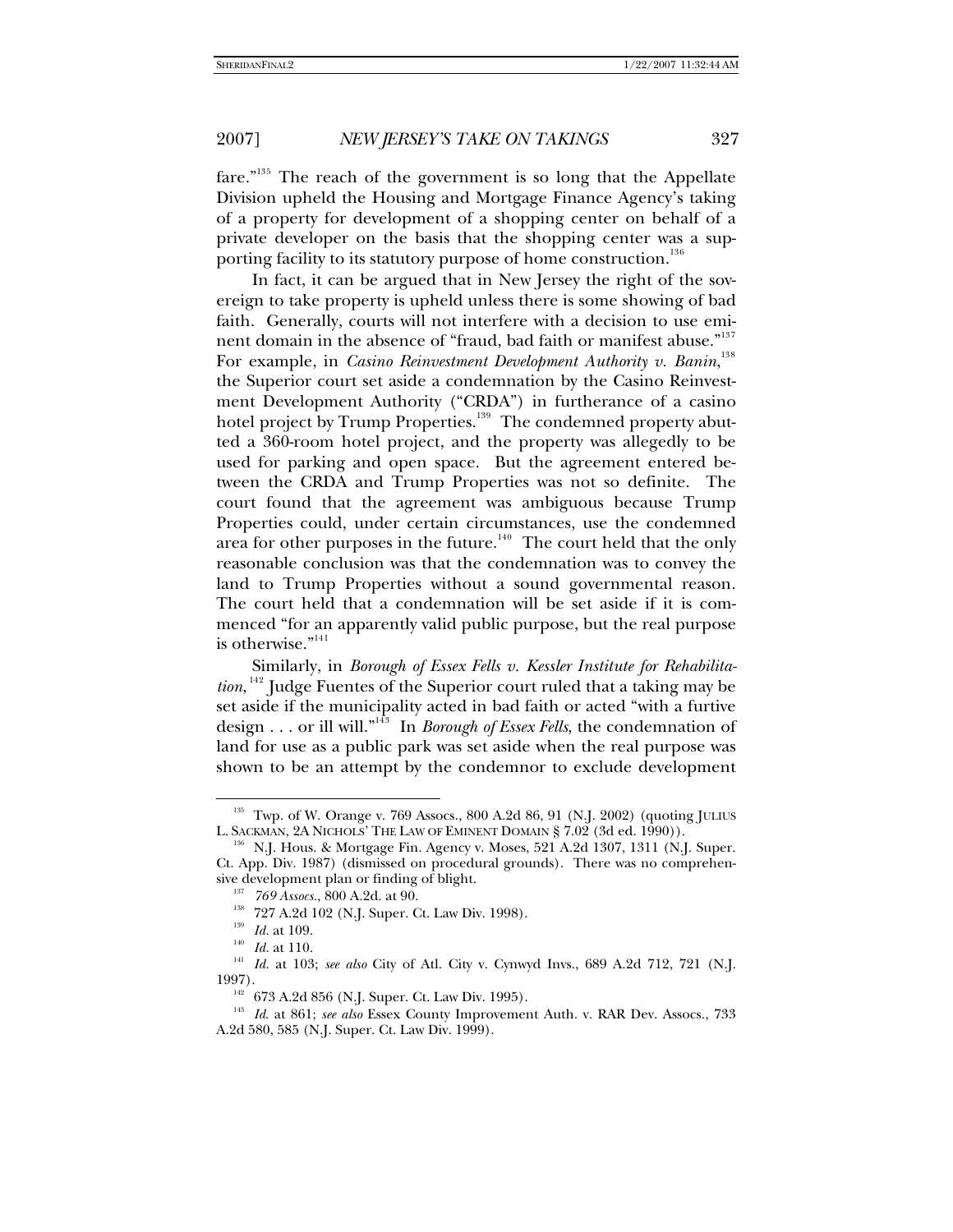of a rehabilitation center.<sup>1[4](#page-21-0)4</sup>

More recently, in *Mount Laurel v. Mipro Homes, L.L.C.*, the Appellate Division upheld Mount Laurel's decision to condemn property to thwart residential development.<sup>14[5](#page-21-1)</sup> In that case, the township issued an Open Space Recreation Plan and amended the plan to include a 16.3-acre parcel of land when it became known that the site plan for the property had been altered from an assisted living facility that included units affordable to low- and moderate-income residents, to a plan to construct twenty-three single-family residences.<sup>14[6](#page-21-2)</sup> When good faith negotiations to purchase the property proved unsuccessful, the township filed a declaration of taking.<sup>14[7](#page-21-3)</sup> The Appellate Division held that the condemnation was for a valid purpose and found no "af-firmative showing of fraud, bad faith or manifest abuse."<sup>14[8](#page-21-4)</sup>

The court, however, theorized that had Mount Laurel attempted to condemn the property of Mipro's predecessor, which planned an assisted living facility, a finding of abuse of eminent domain power might have been warranted.<sup>14[9](#page-21-5)</sup> New Jersey law appears to be more liberal than federal law because *Banin* and *Borough of Essex Fells* appear to shift the burden of proof to the party opposing the condemnation and impose an affirmative duty on landowners to present proof that the taking is not for a public use. This standard requires that landowners show that the condemnor acted in bad faith.

The judiciary's liberal view of condemnation also extends to the New Jersey legislature. The state government has empowered numerous municipalities, counties, and independent authorities to condemn property for economic development and redevelopment reasons. The extent to which the legislature has authorized eminent domain for economic development projects can best be illustrated through the Local Redevelopment and Housing Law ("LRHL").<sup>15[0](#page-21-6)</sup>

In New Jersey, any municipality may establish a redevelopment agency pursuant to the LRHL.<sup>[1](#page-21-7)51</sup> There are currently eighteen redevelopment agencies. A redevelopment agency established pursuant to the LRHL has condemnation powers.<sup>15[2](#page-21-8)</sup> To create a redevelop-

<span id="page-21-0"></span><sup>&</sup>lt;sup>144</sup> *Borough of Essex Fells*, 673 A.2d at 858.<br><sup>145</sup> 878 A.2d 38 (N.J. Super. Ct. App. Div. 2005).<br><sup>145</sup> *Id.* at 43. 148 49 (quoting Tup. of W. Orange v.

<span id="page-21-8"></span><span id="page-21-7"></span><span id="page-21-6"></span><span id="page-21-5"></span><span id="page-21-4"></span><span id="page-21-3"></span><span id="page-21-2"></span><span id="page-21-1"></span>Id. at 48–49 (quoting Twp. of W. Orange v. 769 Assocs., 800 A.2d 86, 90 (N.J. 2002) (quoting City of Trenton v. Lenzner, 109 A.2d 409, 413 (N.J. 1954)).<br> $^{149}$  *Id.* at 49.

<sup>&</sup>lt;sup>150</sup> N.J. STAT. ANN. § 40A:12A-1 (West 2006).<br><sup>151</sup> *Id.* § 40A:12A-4(c). There are 518 municipalities in New Jersey.<br><sup>152</sup> *Id.* § 40A:12A-8(c).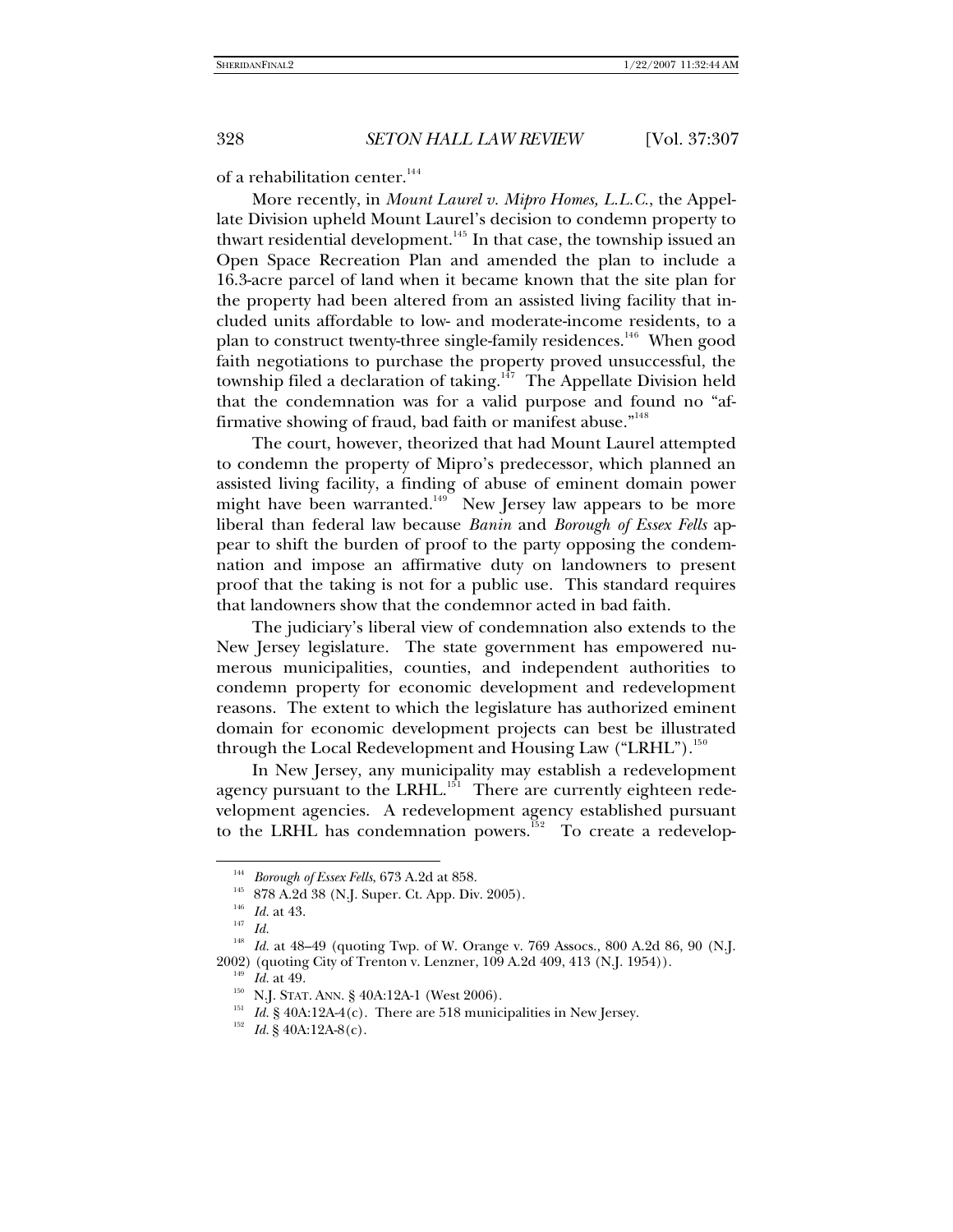ment agency, the municipality must follow a statutory process which includes an investigation and holding a public hearing on whether the area is in need of redevelopment.<sup>15[3](#page-22-0)</sup> In order to designate a redevelopment area, the LRHL requires that one of eight ill-defined reasons exist. These include, but are not limited to, a finding that the generality of buildings are sub-standard, there has been an aban-donment of land, or there has been lack of proper utilization.<sup>15[4](#page-22-1)</sup> Once the reason, or reasons, have been established through evidence, the municipality may draft a very detailed redevelopment plan.<sup>1[5](#page-22-2)5</sup> The development plan must address a number of issues, including the displacement of residents. Development may ensue thereafter, including the right to take property pursuant to the plan.<sup>15[6](#page-22-3)</sup>

Courts have routinely upheld a municipality's action to create a redevelopment area, so long as it is based on substantial evidence.<sup>15[7](#page-22-4)</sup> A finding of one of the eight reasons enumerated in the statute has been ruled to constitute blight as stated in the New Jersey Constitu-tion.<sup>15[8](#page-22-5)</sup> As a result, redevelopment agencies have flourished throughout the state. The "relative affluence of the community is irrele-vant,"<sup>15[9](#page-22-6)</sup> and not every property within the redevelopment area needs to be substandard for an area to qualify for redevelopment.<sup>16[0](#page-22-7)</sup> In short, the application of the law is broad, and the standard justifying the creation of a redevelopment agency is easily attainable.

In addition to redevelopment agencies and county improvement authorities,<sup>[1](#page-22-8)61</sup> there are other agencies that unexpectedly possess condemnation powers for economic development purposes. For ex-

<span id="page-22-0"></span><sup>153</sup> *Id.* § 40A:12A-6. More specifically, the statute requires: (a) resolution by the municipality requiring a planning board to investigate whether redevelopment meets statutory criteria; (b) a public hearing to be conducted; (c) notice to landowners; (d) recommendation of delineation of redevelopment area by planning board; (e) municipality may adopt a recommendation based on substantive evidence; and (f) notice to be sent to impacted property owners. *Id.* <sup>154</sup> *Id.* § 40A:12A-5.

<span id="page-22-5"></span><span id="page-22-4"></span><span id="page-22-3"></span><span id="page-22-2"></span><span id="page-22-1"></span><sup>&</sup>lt;sup>155</sup> N.J. STAT. ANN. § 40A:12A-7 (West 2006).<br>
<sup>156</sup> *Id.* § 40A:12A-8(c).<br>
<sup>157</sup> Levin v. Twp. Comm. of Bridgewater, 274 A.2d 1, 18 (N.J. 1971).<br>
<sup>158</sup> *See* N.J. CONST. art. VIII, § 3.<br>
Concerned Citizens of Princeton, 689 (N.J. Super. Ct. App. Div. 2004), *cert. denied*, 182 N.J. 139 (2004) (condemnation

<span id="page-22-7"></span><span id="page-22-6"></span> $^{160}$  Forbes v. Bd. of Trs. of the Twp. of S. Orange Vill., 712 A.2d 255, 262 (N.J. Super. Ct. App. Div. 1998).

<span id="page-22-8"></span><sup>&</sup>lt;sup>161</sup> See N.J. STAT. ANN. § 40:37A-69 (West 2006). County improvement authorities may condemn land for benefit of the tourist industry and redevelopment of deteriorated areas.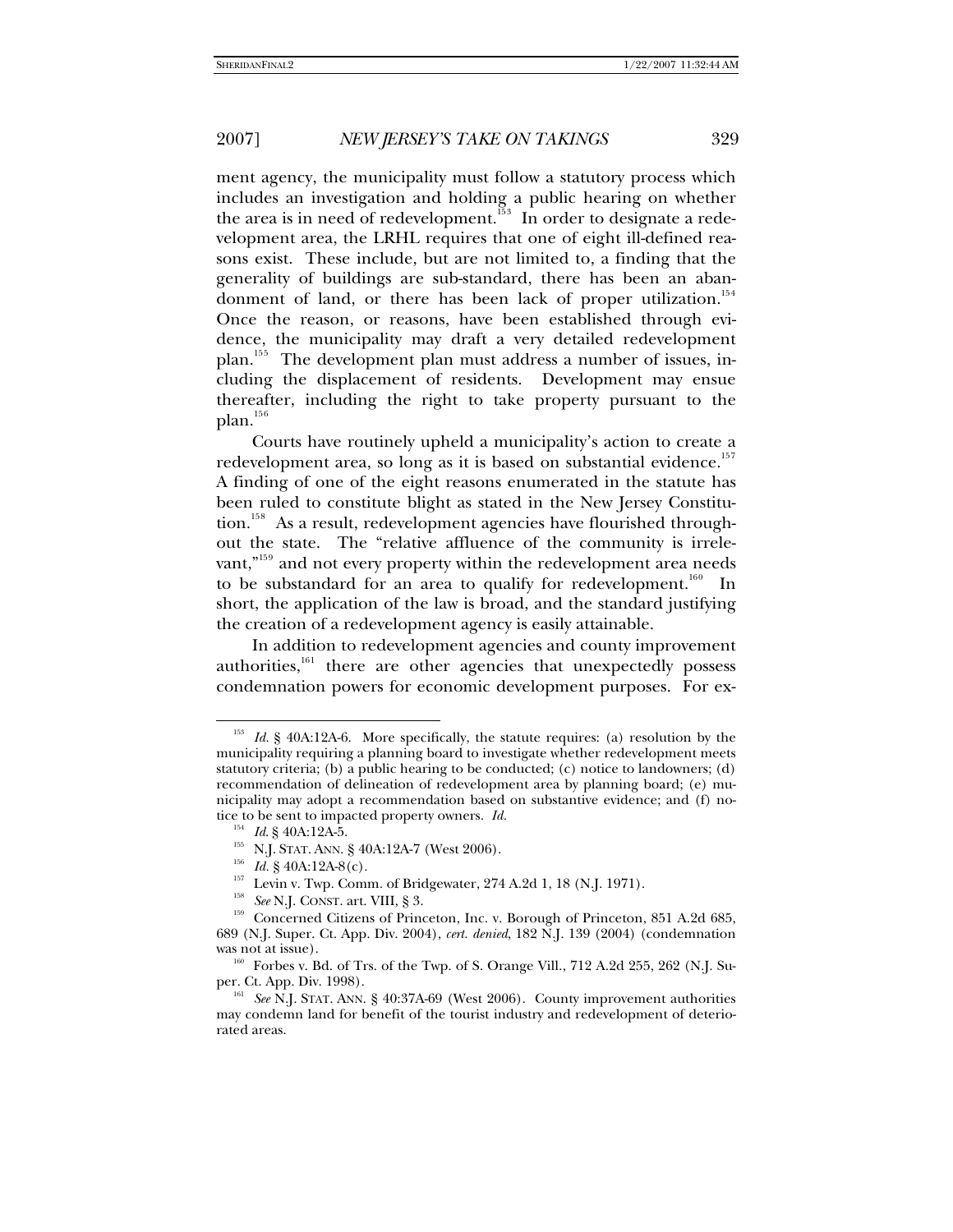ample, the Port Authority of New York and New Jersey, which was conceived to operate bridges, tunnels, and ports, was granted author-ity to exercise eminent domain for industrial development.<sup>16[2](#page-23-0)</sup> Similarly, the Delaware River Port Authority, whose original purpose was to construct and operate certain bridges, was empowered in the late 1890s to undertake economic development projects and to utilize the power of condemnation.<sup>16[3](#page-23-1)</sup> Additionally, the New Jersey Economic Development Authority, which is primarily a financing entity for private companies, may condemn property with the local government's consent on behalf of those private interests.<sup>16[4](#page-23-2)</sup> Finally, the New Jersey Educational Facility Authority, which finances capital projects for public and private institutions of higher education, may condemn land, even on behalf of a private institution.<sup>16[5](#page-23-3)</sup>

Unequivocally, the policy of the State of New Jersey has been to use eminent domain as a means of fostering economic development and redevelopment. In response to *Kelo*, however, New Jersey courts and the state legislature may reverse this direction.

<span id="page-23-0"></span><sup>162</sup> *See id.* §§ 32:1-35.72(c)–(d), 32:1-35.85. The Port Authority of New York and New Jersey was conceived in the 1920s to operate ports and bridges. Later, it was authorized by New York and New Jersey to engage in industrial development to prevent the erosion of the tax base and, if necessary, to use eminent domain to accomplish that goal. *Id.*

<span id="page-23-1"></span><sup>&</sup>lt;sup>163</sup> See id. §§ 32:3-6, 13.23. The Delaware River Port Authority originally operated some bridges between New Jersey and Pennsylvania. Later, it was statutorily enabled to undertake economic development projects and exercise eminent domain for so long as it served the "sound economic development of the Port District." *Id.* § 32:3- 13.23.

The Delaware River Basin Authority may "acquire by condemnation" property for any authorized project. *Id.* § 32:11D-100. This includes cooperating with "private agencies." N.J. STAT. ANN. § 32:11D-43 (West 2006). The Delaware River and Bay Authority is now permitted "to acquire (by gift, purchase or condemnation)" "economic development projects . . . at its own initiative," including an industrial park in Salem County. *Id.* § 32:11E-1.

The Casino Reinvestment Development Authority was created in the early 1980s and empowered to exercise eminent domain in Atlantic City because casino gaming was authorized as a unique tool for urban development. *Id.* § 5:12-160, 182.<br><sup>164</sup> *See id.* § 34:1B-5(d). The New Jersey Economic Development Authority was

<span id="page-23-2"></span>created in the 1950s and may exercise eminent domain for almost any type of project with several caveats. The agency must obtain the consent of the municipality where the property is located, and the municipality must not be receiving supplemental school aid, or the municipality must have a population of more than 10,000, according to the most recent federal census. *Id.*

<span id="page-23-3"></span><sup>&</sup>lt;sup>165</sup> See id. §§ 18A:72A-1, 5(g). The Educational Facilities Authority, which largely finances higher education facilities for public and private institutions, may acquire land by condemnation that is reasonably necessary for its projects, including those projects at private institutions.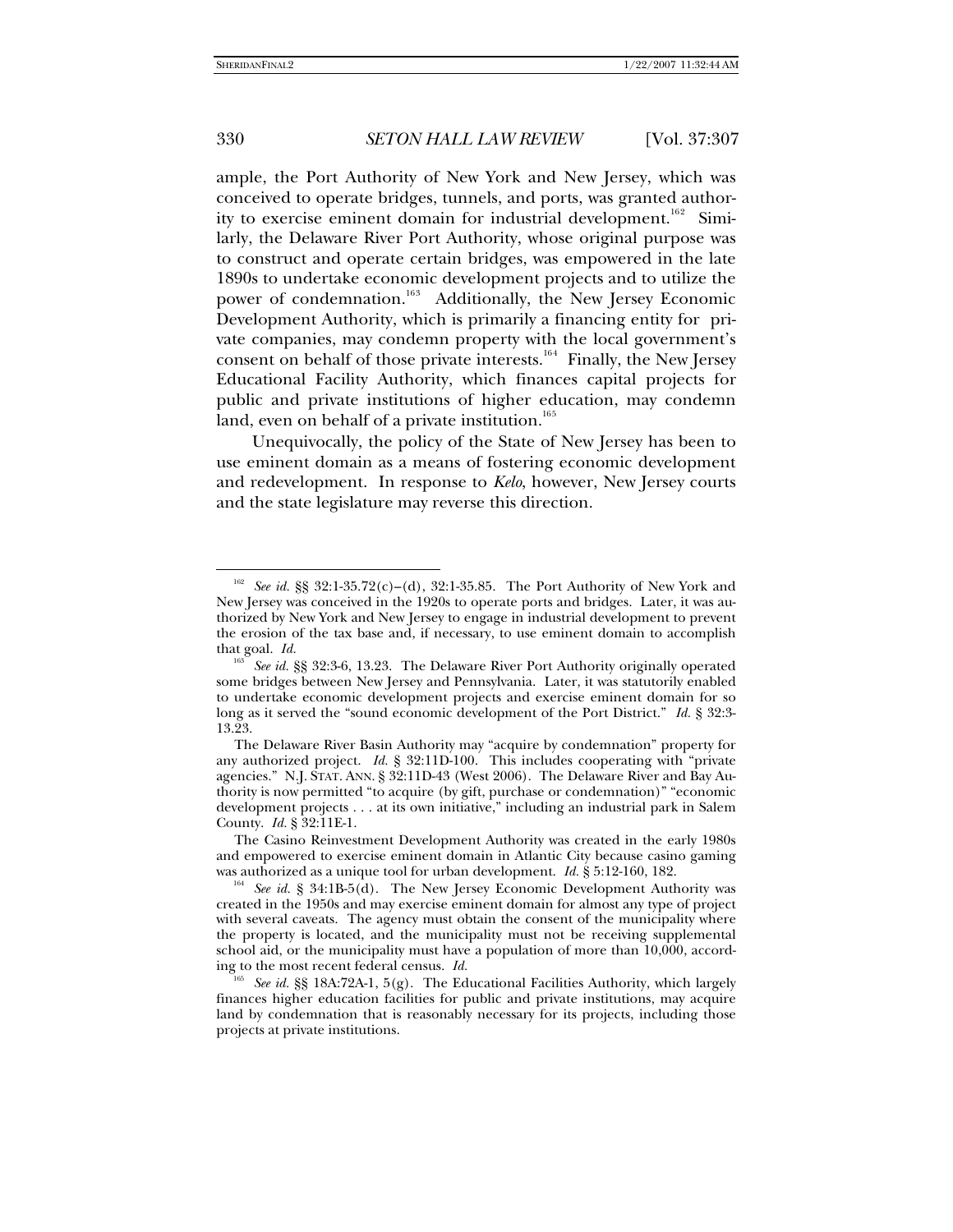l

## 2007] *NEW JERSEY'S TAKE ON TAKINGS* 331

### *C. Post-*Kelo*: Case Law and Legislative Initiative*

Since the *Kelo* decision, the tables have seemingly turned on the condemnors. In the months following the *Kelo* decision, there have been three trial court decisions concerning condemnation. These decisions acknowledged the broad holding of *Kelo*, but found that the condemnor manifestly abused its power, and tossed the condemnation actions. None of the decisions relied on Justice O'Connor's dissent in *Kelo*, but it is obvious that these recent cases break from a long line of precedent that relentlessly ruled in favor of the government's power. Specifically, a taking by the New Jersey Department of Transportation was dismissed because it was based on "contradictory and untrustworthy information," which is startlingly contrary to a strong policy which favors condemnation for roads.<sup>1[6](#page-24-0)6</sup> In another matter, a municipality was declared to have acted in bad faith.<sup>16[7](#page-24-1)</sup> Finally, the condemnation of a trailer park was set aside because there was no substantial evidence of blight.<sup>16[8](#page-24-2)</sup> Hence, it appears that the trial courts, through findings of fact rather than groundbreaking laws, have heard the public's criticism of unfettered use of condemnation. Although these cases may be a bellwether of what is to come, it remains to be seen what the policy of the appellate courts will be in the future.

Similarly to the trial courts, the legislature has also reacted. On June 8, 2006, New Jersey Assembly introduced Bill A-3257 ("the bill"). It amends LRHL. It has been passed by the Assembly and is pending before the Senate. To date, the Senate has not taken action on the bill. The legislative purpose of the bill is "to ensure that the use of eminent domain for redevelopment is an absolute last resort."<sup>16[9](#page-24-3)</sup> The bill imposes objective criteria to determine whether "blight" exists. Under this legislative proposal, in order to take a residential property, there must be evidence that the redevelopment area consists of

<span id="page-24-0"></span><sup>&</sup>lt;sup>166</sup> N.J. Dep't of Transp. v. ADPP Enters., No. L-1426-04 (N.J. Super. Ct. Law Div. June 13, 2005). This case flies in the face of case law because as recently as 2002, the New Jersey Supreme Court acknowledged that a taking for a roadway "is undeniably for a public use." Twp. of W. Orange v. 769 Assocs., 800 A.2d 86, 91 (N.J. 2002) (quoting N. Baptist Church v. Mayor & Common Council of the City of Orange, 22

<span id="page-24-1"></span> $^{167}$  Order of Dismissal, Twp. of Bloomfield v. 110 Wash. St. Assocs., No. 2318-05 (N.J. Super. Ct. Law Div. 2005), *available at* http://www.njeminentdomain.com/

<span id="page-24-3"></span><span id="page-24-2"></span><sup>&</sup>lt;sup>168</sup> LBK Assocs. v. Borough of Lodi, No. 8766-03 (N.J. Super. Ct. Law Div. Oct. 6, 2005), *available* at http://www.njeminentdomain.com/44-3-1792%20LBK% 2005), *available at* http://www.njeminentdomain.com/44-3-1792%20LBK% 20ASSOCS.%20L.L.C.%20V.%20BOROUGH%20OF%20LODI%2C%20ET%20AL. %3B%20ONE%20OTHE%20CAPTION.PDF.

<sup>&</sup>lt;sup>169</sup> Assemb. B. 3257, 212th Leg., (N.J. 2006).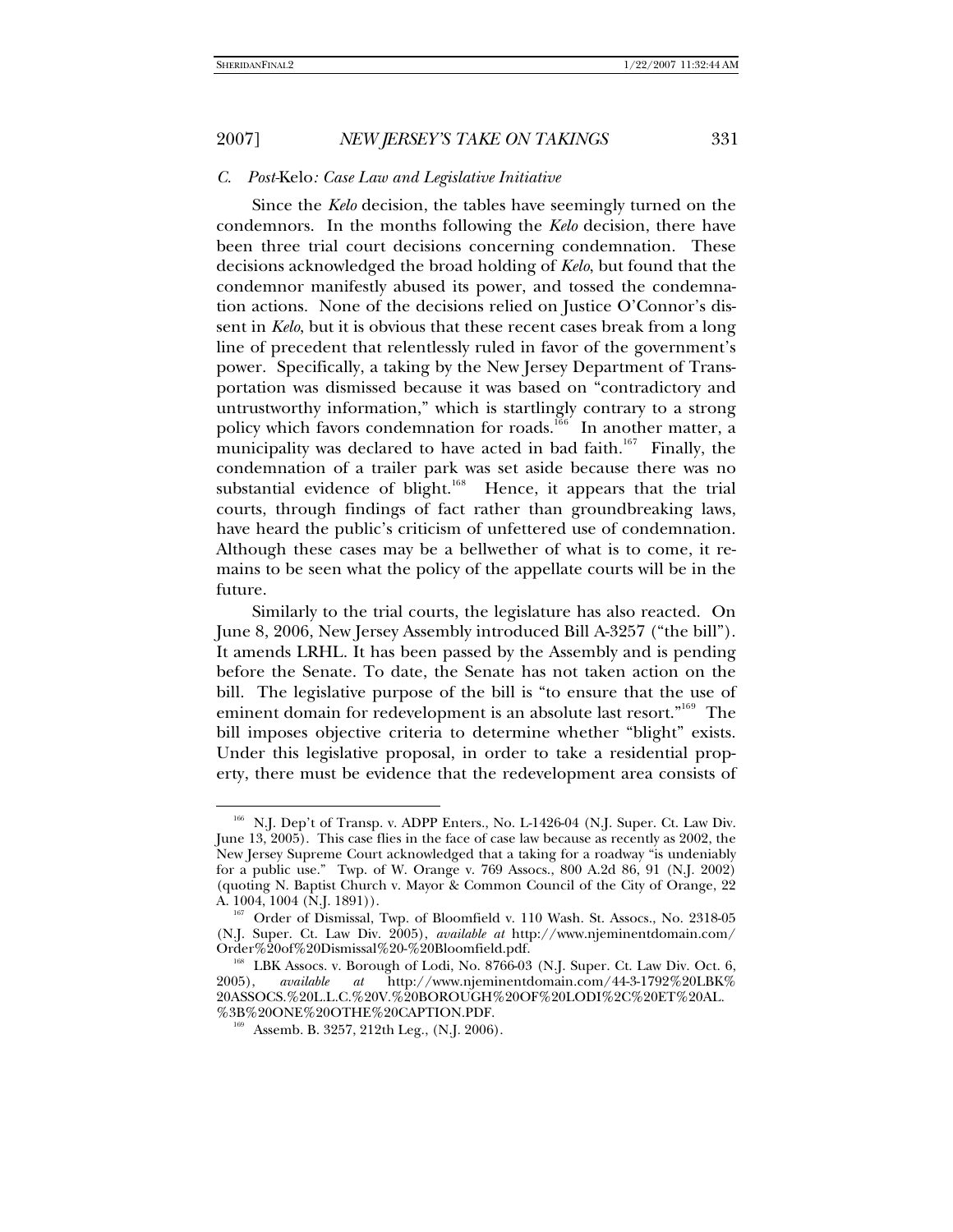properties that are detrimental to the safety, health, and welfare of the community. To prove such detriment there must be a showing of "substantial" health or building code violations at the site or lack of structural integrity.<sup>17[0](#page-25-0)</sup> For commercial properties, the standard is more liberal. The objective evidence to warrant use of eminent domain may include "underutilization" of land or structures resulting in property that is "stagnant and not fully productive."<sup>[1](#page-25-1)71</sup>

However, the legislature has carved out an exception to the objective criteria. That is, the statute permits that twenty percent of the land mass within the redevelopment zone need not meet the objective tests. As a practical result, whether this bill constitutes any meaningful change in the use of eminent domain is subject to debate. For example, the twenty percent carve-out would mean that most, if not all, *Kelo* plaintiffs would remain subject to eminent domain.<sup>17[2](#page-25-2)</sup>The bill may not accomplish much with regard to commercial properties either. As discussed in *Berman v. Parker* above, the condemned parcel was a department store. Under the bill, a commercial property may be condemned if it is "underutilized." Hence, if a municipality determines that a commercial building is not fully productive like the department store in *Berman*, it may be condemned even if it is an ongoing concern.

As the legislature mulls over the bill, there are real-life situations which question whether the bill will meet the legislative objective if enacted. One such case is in Trenton, New Jersey, where recently, a substantial developer wishes to convert an abandoned Champale fac-tory site into eighty-four condominiums.<sup>17[3](#page-25-3)</sup> The rub is that the developer is requiring the city to acquire twelve parcels (or a portion of a parcel) that abuts the Champale site. These parcels are small but the homes are well-kept.<sup>17[4](#page-25-4)</sup> In all likelihood these homes total less than twenty percent of the land mass in the redevelopment area. Hence, the bill would probably offer no relief to the homeowners because of the carve-out, were it to be enacted.

l

<sup>174</sup>*Id.*

 $\frac{170}{171}$  *Id.* 

<sup>171</sup>*Id.*

<span id="page-25-2"></span><span id="page-25-1"></span><span id="page-25-0"></span><sup>&</sup>lt;sup>172</sup> In *Kelo*, the 32-acre redevelopment area consisted of 115 privately owned homes and Fort Trumbull Park (18 acres). That means that 115 residences were located on 14 acres (32 acres minus 18 acres). If A-3257 were applicable to *Kelo*, 20% of the 32 acres, or 6.4 acres, need not meet the definition of blight. It stands to reason that since 115 parcels were located on 14 acres, the 15 *Kelo* plaintiffs occupied less than 6.4 acres. Accordingly, under the terms of A-3257, the *Kelo* properties were subject to condemnation.

<span id="page-25-4"></span><span id="page-25-3"></span> <sup>173</sup> Eva Loayza, *Condo Plan Upsets Residents*, TRENTON TIMES, October 19, 2006, at A1.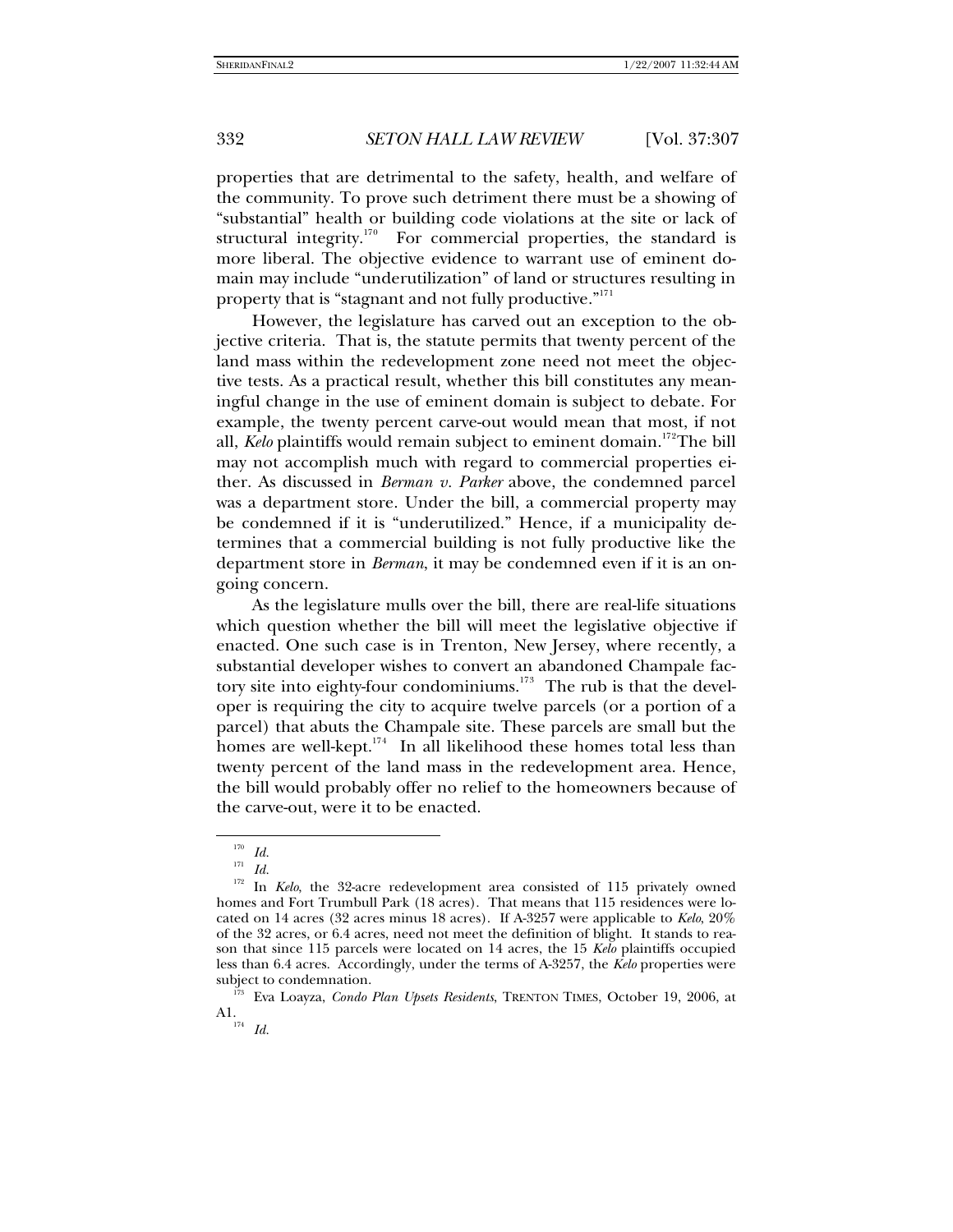#### **CONCLUSION**

But the "development and direction of constitutional law also shift . . . with the Court's changing composition."<sup>17[5](#page-26-0)</sup> Since two new Justices, Roberts and Alito, have been appointed since the *Kelo* decision, their "readings of the Constitution" may "differ" from their predecessors.17[6](#page-26-1) Rather than settle an area of law, *Kelo* has sparked an "ongoing dialogue over the exercise of and limitations" on the use of eminent domain among legislators, political commentators, and the citizenry.17[7](#page-26-2)

In short, reconsideration could occur. In this area of constitutional law, the Roberts Court could quickly imprint its mark on the relationship between the government and property owners. If this occurs, the Roberts Court has alternatives. First, it may hold the line and uphold *Kelo*. Second, it could adopt Justice O'Connor's theory that economic development takings violate the public use requirement unless some substantial harm to the public can be shown. Third, the Court could adopt a new standard similar to that of the dissenting justices of the Connecticut Supreme Court, wherein a heightened level of scrutiny is imposed to justify economic development takings. Fourth, the Court could follow the enumerated rights argument of Justice Thomas. Finally, the Roberts Court could find a new balance, one that accommodates property rights and the redevelopment needs of worn-out Northeastern industrial areas of bygone years, like New London, Connecticut.

In New Jersey, there are many cities and towns that require redevelopment. In the past, the courts have accommodated the need for redevelopment by liberally permitting condemnation. On the other hand, the number of homeowners, particularly in our urban areas, has been steadily rising. Average folks are afraid that the government may take their single most important investment for little reason. The issue is currently front and center in both the courts and the legislature, and it deserves attention and re-evaluation in light of the present circumstances.

Although the courts and the legislature are empowered to review and revise the use of condemnation, the primary holders of the powers of eminent domain are the appointed and elected officials of redevelopment boards and authorities. These officials must carefully consider their exercise of the eminent domain power, recognizing

<span id="page-26-2"></span><span id="page-26-1"></span><span id="page-26-0"></span><sup>&</sup>lt;sup>175</sup> 1 DAVID M. O'BRIEN, CONSTITUTIONAL LAW AND POLITICS, Preface (5th Ed. W.W. Norton & Co. 2003).

<sup>176</sup>*Id.*

<sup>177</sup>*Id.*